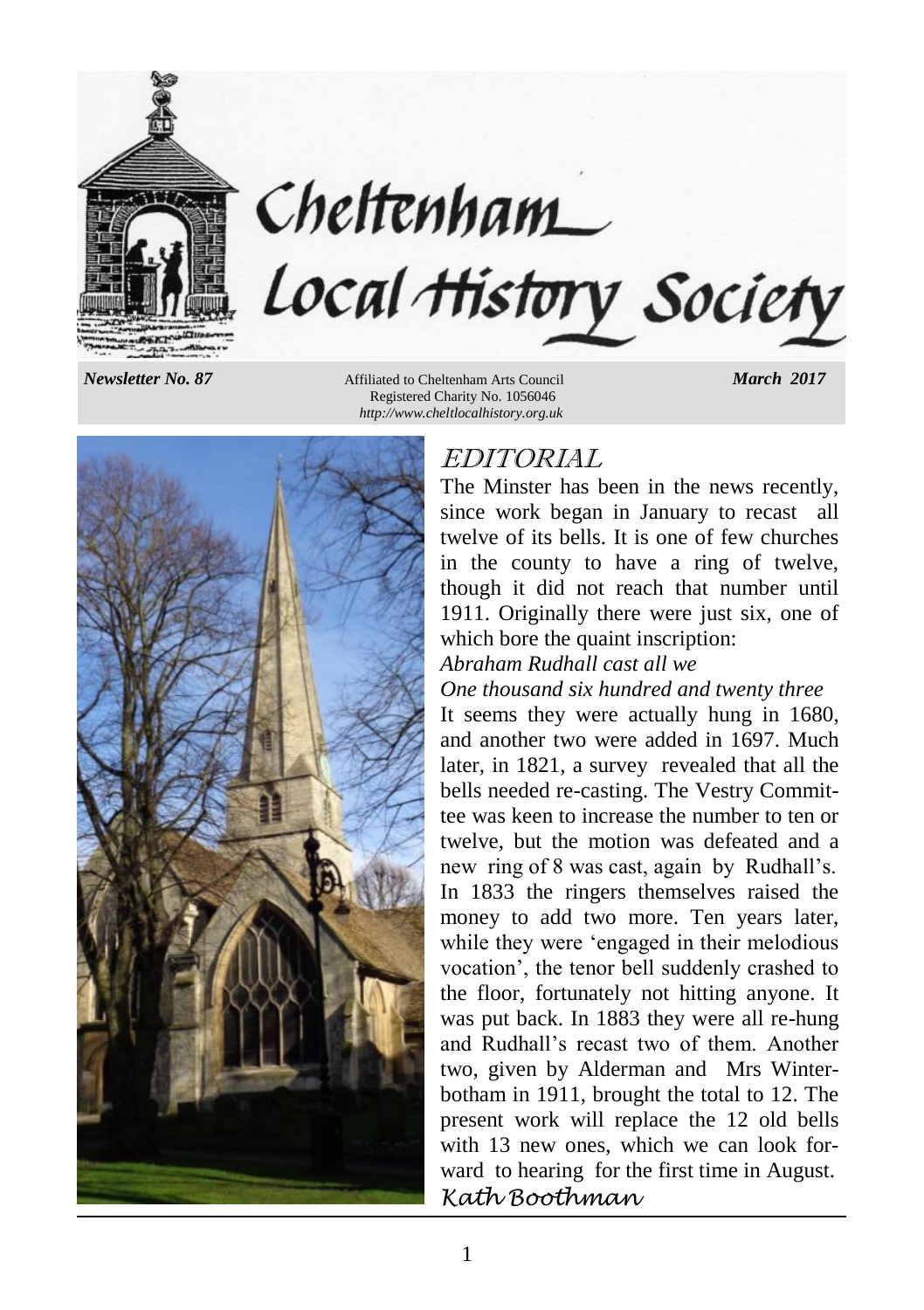For CONTENTS please see the back cover.

# ANNUAL GENERAL MEETING

The Society's Annual General Meeting will be held on Tuesday 23rd May in the Council Chamber, Municipal Offices, Promenade, Cheltenham at 7.30 pm prompt. **(See Agenda enclosed with this Newsletter—please bring this with you to the meeting. Copies of the minutes of last year's AGM will be available on the door.)** The Mayor, as President of the Society, will chair the meeting and give a short address.

## *Election of Officers and Committee 2017-8*

Officers and committee members (as listed in the 2016 AGM Minutes) will resign in accordance with the Society's constitution, although they can be re-elected if they so wish. Nominations are invited for Chairman, Secretary and Treasurer and for committee members. If you would like to nominate someone or be nominated yourself, either for one of these posts or as a committee member, please contact the Secretary Chris Conoley (e-mail chris.conoley@btopenworld.com) or phone 01452 700428 for a nomination form.

After the AGM business is concluded there will be a talk by **John Dixon** entitled **Beguiling Barbara Cartland: 'Stranger in our Midst'.**

# SUMMER VISITS

You are invited to take part in the following visits with the Society. **IN ALL CASES PLEASE COMPLETE AND RETURN THE SLIP ENCLOSED WITH THIS NEWSLETTER WITH YOUR PAYMENT AND A STAMPED ADDRESSED ENVELOPE. There will be a priority booking period for members only until 14th April and, as places are limited on these visits, you are advised to book early to be sure of getting a place**. If you wish to bring a non-member as a guest, please indicate this on the slip when booking your own place. If there is any availability after 14th April, places will be offered to nonmembers in order of application. **If you find that you cannot attend a visit for which you have booked, please inform Sue Brown (01242 231837) or another committee member of your cancellation, so that someone else may have the opportunity to take your place.** If you don't let us know that you cannot attend, we shall expect you to pay the cost.

## *Tuesday 20th June at 6.30 pm and Thursday 29th June at 6.30 pm*

## **Pittville walk**

As a 'follow up' to his talk to the Society in December 2016 entitled 'Pittville after Pitt: house building in the Pittville estate 1842-1890' Steven Blake will lead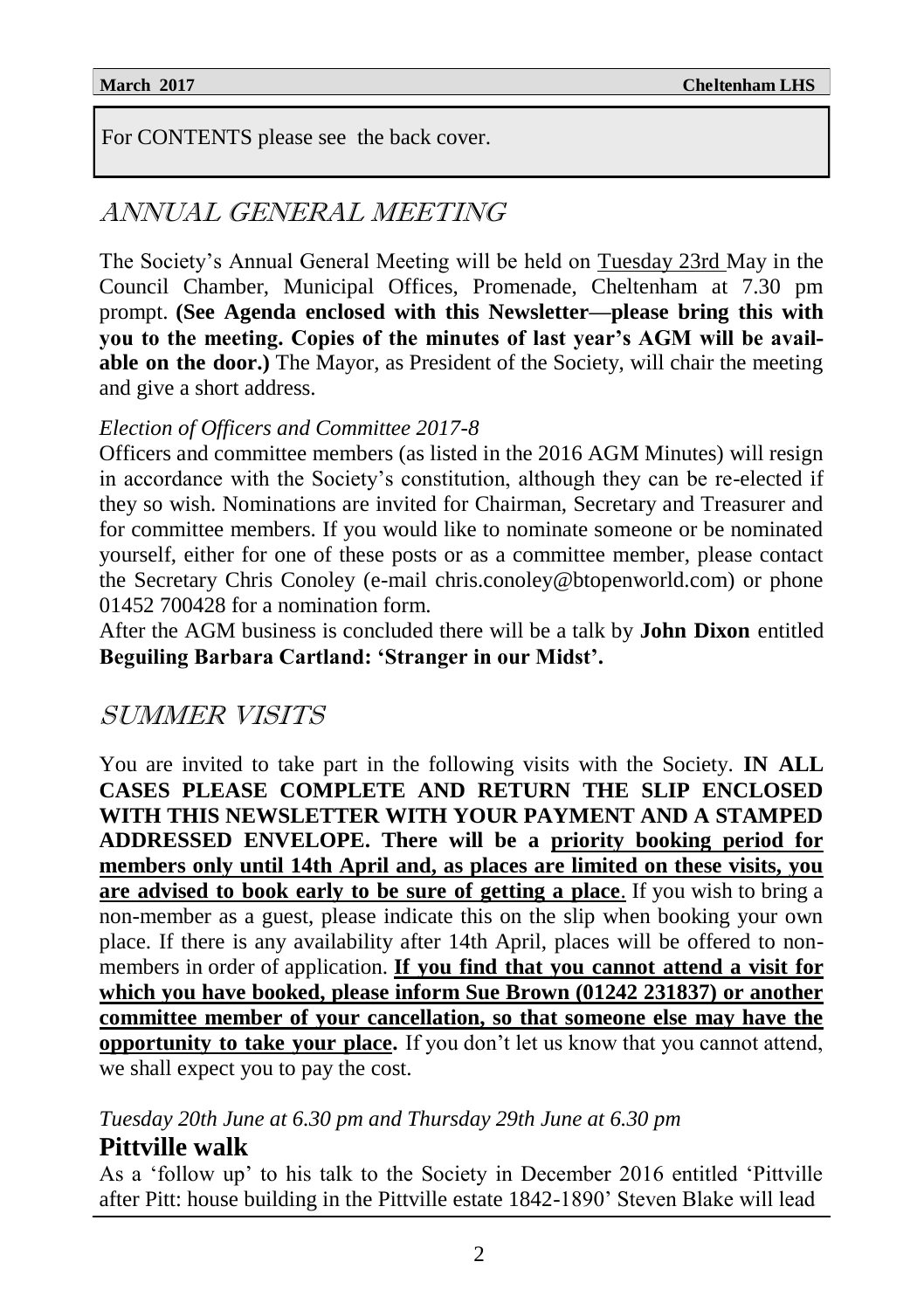**March 2017** Cheltenham LHS

a walk from Pittville Gates to the Pittville Pump Room, identifying and telling the story of the houses that were built on land sold at the 1843-1845 auction sales following Joseph Pitt's death in February 1842. These included the completion of earlier projects, such as the west side of Pittville Lawn and the south side of Clarence Square, and a number of entirely new developments, including Wellington Square West and many large detached villas in Evesham Road, Albert Road, Pittville Crescent and – for the first time – north of Pittville Lake.

## *Wednesday 12th July leaving at 9.30 am from Royal Well, returning at 5.00 pm.* **MADRESFIELD COURT and MALVERN**

Our morning will be spent on a historical tour of Great Malvern led by Malvern Civic Society guides. As a neighbouring spa, Malvern shares a similar history to

Cheltenham, having expanded from an ecclesiastically centred community to a burgeoning resort in the late 18th century with more substantial development in the Victorian era. Having said that, even the most loyal Cheltonian probably has to admit that Malvern's situation on the flank of the Malvern Hills and its church architecture are both considerably grander than Cheltenham's. Should you be in any doubt of this, perhaps the visit will enable you to come to a final decision!

The afternoon will be spent visiting the moated Madresfield Court, which has been home to the Lygon family since the 15th century. The house

today is mainly a Tudor/Victorian mix with the Victorian predominating, although all ages are represented, including some impressive Arts and Crafts fittings. The gardens of the court are extensive and time will be available for these to be explored. The book *"Madresfield – The Real Brideshead"* by Jane Mulvagh, which concentrates on the human history of the house, is highly recommended as preparatory reading.

## *Thursday 17th August at 2.00 pm*

## **The Jet Age Museum, Staverton**

Meet at the Jet Age Museum, Meteor Business Park, Cheltenham Road East, GL2 9QL, home of the Gloucestershire Aviation Collection, which includes Glosterbuilt aircraft such as the Javelin and the Meteor. There is also a replica of Britain's first jet plane, the Gloster E28/39 and various restoration projects. A guided tour of the displays takes up to 2½ hours. Refreshments are available.

**Travel:** The number 94 bus service from the Promenade operates on the hour and every 10 minutes thereafter. The journey takes around 15 minutes. The 'Dowty' stop is two minutes' walk away from the Museum.



Madresfield Court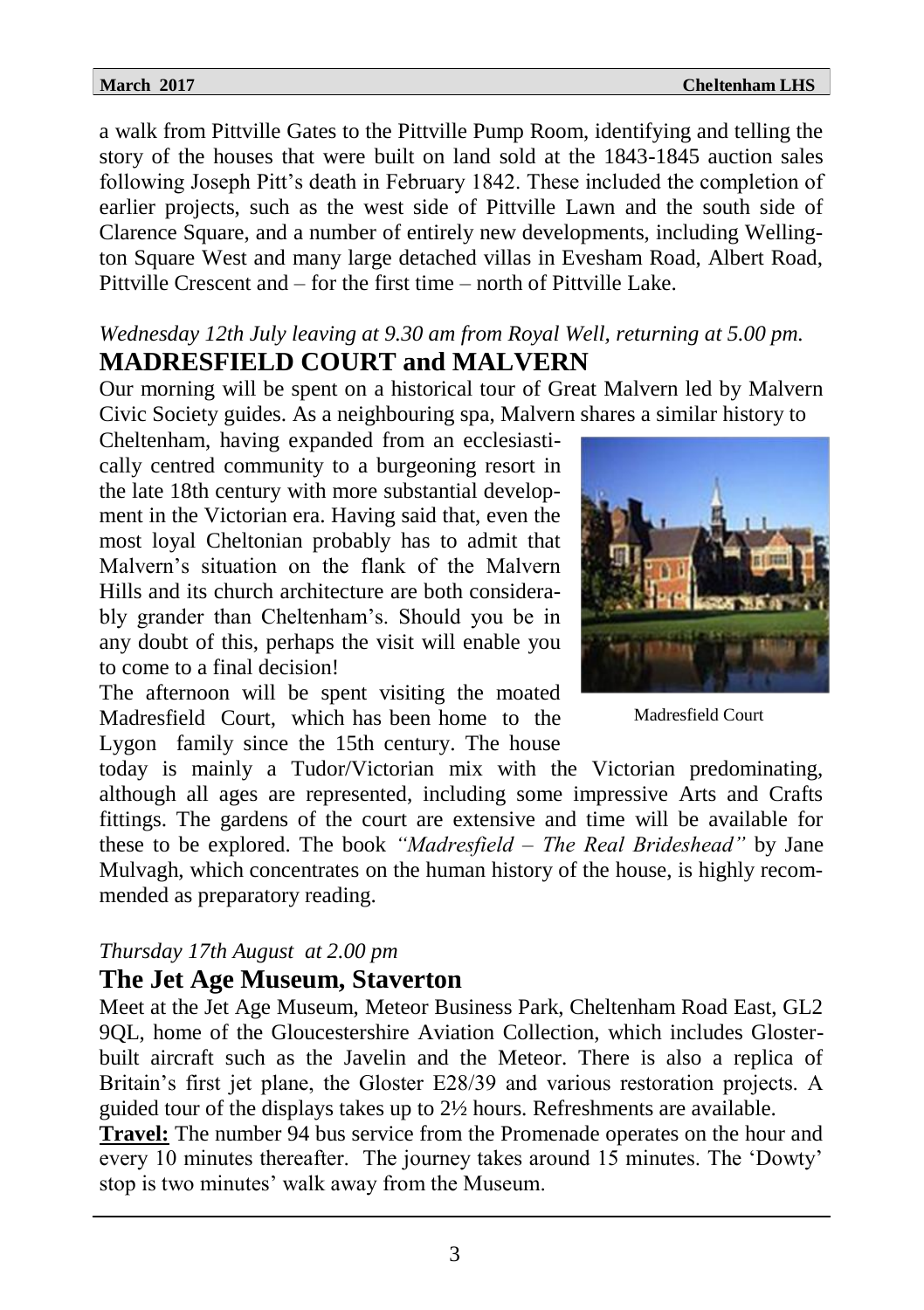## EVENING LECTURE PROGRAMME 2017-8

Meetings start at 7.30 pm in the Council Chamber, Municipal Offices, Promenade Visitors pay £2.

*Tuesday 19th September:* **Julie Sargent—History of Sandford Lido** *Tuesday 17th October:* **Angela Applegate—Music, Friendship and the Cotswold Hills: a Life of Gustav Holst** *Tuesday 21st November:* **Steven Blake—Who was John the Muffin Man?** *Tuesday 12th December:* **David Aldred—Cleeve Hill, the Cotswold Health Resort** *Tuesday 16th January 2018:* **Research and Display Evening** *Tuesday 20th February 2018:* **David J H Smith—The Fifth Earl of Berkeley and Mary Cole (1784-1811): a Regency Scandal** *Tuesday 20th March 2018:* **Barry Simon—The History of Swindon Village** *Tuesday 17th April 2018:* **Alex Craven and Beth Hartland—VCH Cheltenham** *Tuesday 22nd May 2018:* **AGM** followed by **Alan Pilbeam—A Week's Holiday in the Forest of Dean in 1880**

## MORNING LECTURES 2017-8

Morning lectures will take place in St Luke's Hall, St Luke's Place, Cheltenham. A donation of £2 from all attending these lectures is appreciated. Tea/coffee and biscuits are served (no charge) from 10.00 am. Lectures start at 10.30 am. All

welcome. Parking at the Hall is for disabled only—please contact Chris Conoley (01452 700428) if you wish to reserve a space.

*Tuesday 3rd October:* **Dave Walton—Gimson and the Barnsleys**

*Tuesday 6th March 2018:* **Ray Wilson—The Quarries and Tramroads of Leckhampton Hill**

*Reminder…*

# **MORNING LECTURE**

*Tuesday 4th April, 10.00 am for 10.30 am at St Luke's Hall, Cheltenham*

## **John Chandler—Cheltenham's History in Black and White**

*The 2017 CLHS Journal will be available for collection at this meeting.*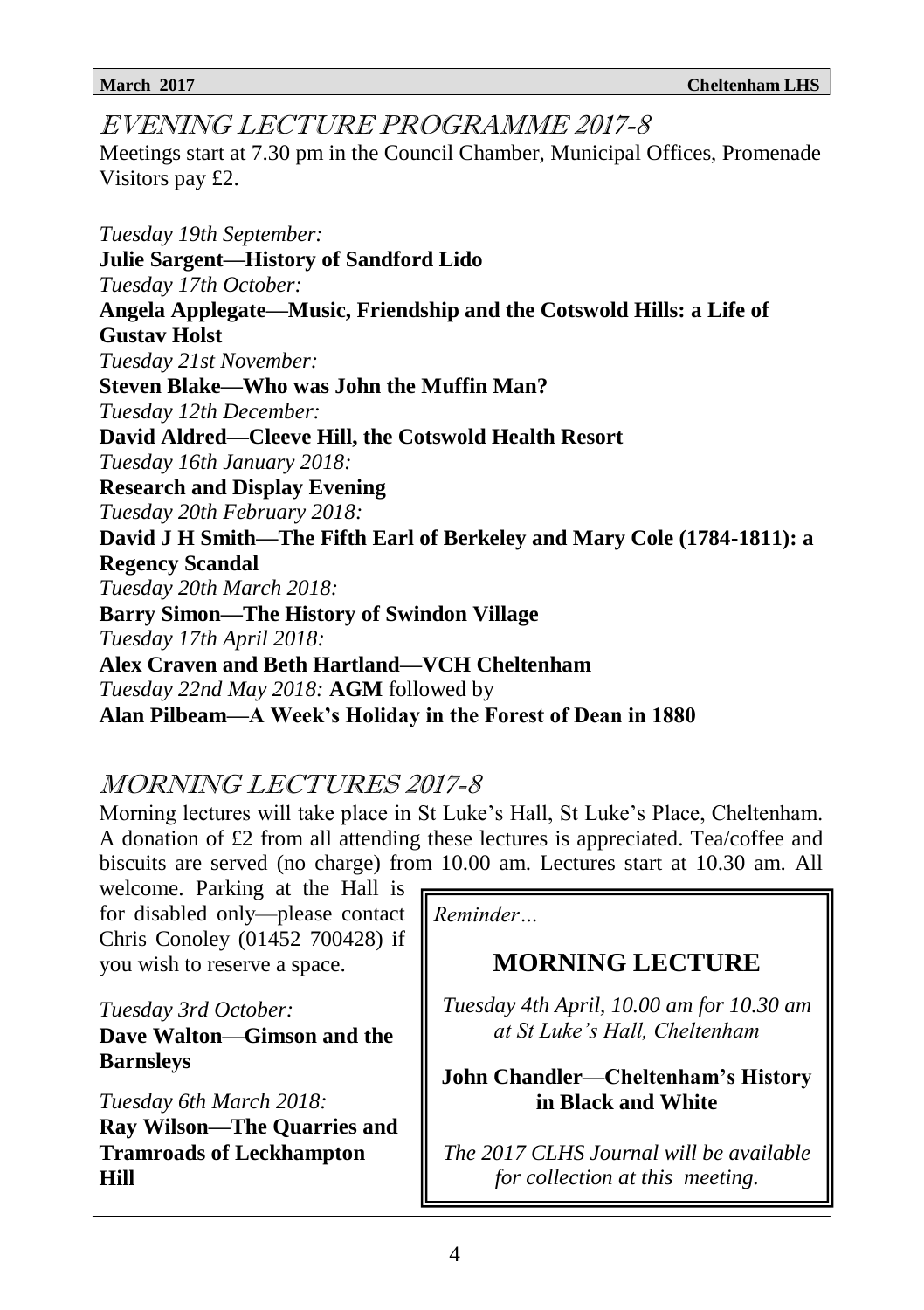# *Tuesday 3rd April 2018:*

**Carrie Howse—Rural District Nursing in Gloucestershire, 1880-1925**

FOR YOUR DIARY

## **Prestbury Local History Society**

www.prestburyhistory.com

Meetings are held at Prestbury Women's Institute Hall (corner of Bouncers Lane/ Prestbury Road), starting at 7.30 pm unless otherwise stated. Guests pay £2.

*Monday 24th April:*

**Norman Baker—Prestbury Manor Court Rolls** *Monday 22nd May:* **Val Porter—Prestbury's Stables and Jockeys**

*Monday 26th June:* **Village History Walk** (details to be announced)

## **Leckhampton Local History Society**

www.llhs.org.uk Note new venue: Meetings are normally held at Glebe Cottages, Church Road, Leckhampton (next to the churchyard), at 7.30 pm. Admission £2 for visitors.

*Wednesday 19th April:*

**John Peters—Trying to photograph listed and historic buildings**

*Wednesday 17th May:* **AGM** followed by **Angela Applegate—Music, Friendship and the Cotswold Hills; a Life of Gustav Holst**

## **Historical Association**

Meetings normally begin at 7.30 pm and visitors pay  $\pounds$ 3. Cheltenham meetings take place in the Teaching Block, University of Gloucestershire Park Campus, and Gloucester meetings at the Oxstalls Campus.

*Monday 27th March in Gloucester:*

**Professor Chris Dyer, University of Leicester—Town and Country in England, 900-1540: how a society was transformed**

*Monday 8th May in Cheltenham:*

**Professor Michael Heffernan, University of Nottingham—Maps of War and Peace: cartography and propaganda, 1914-1920**

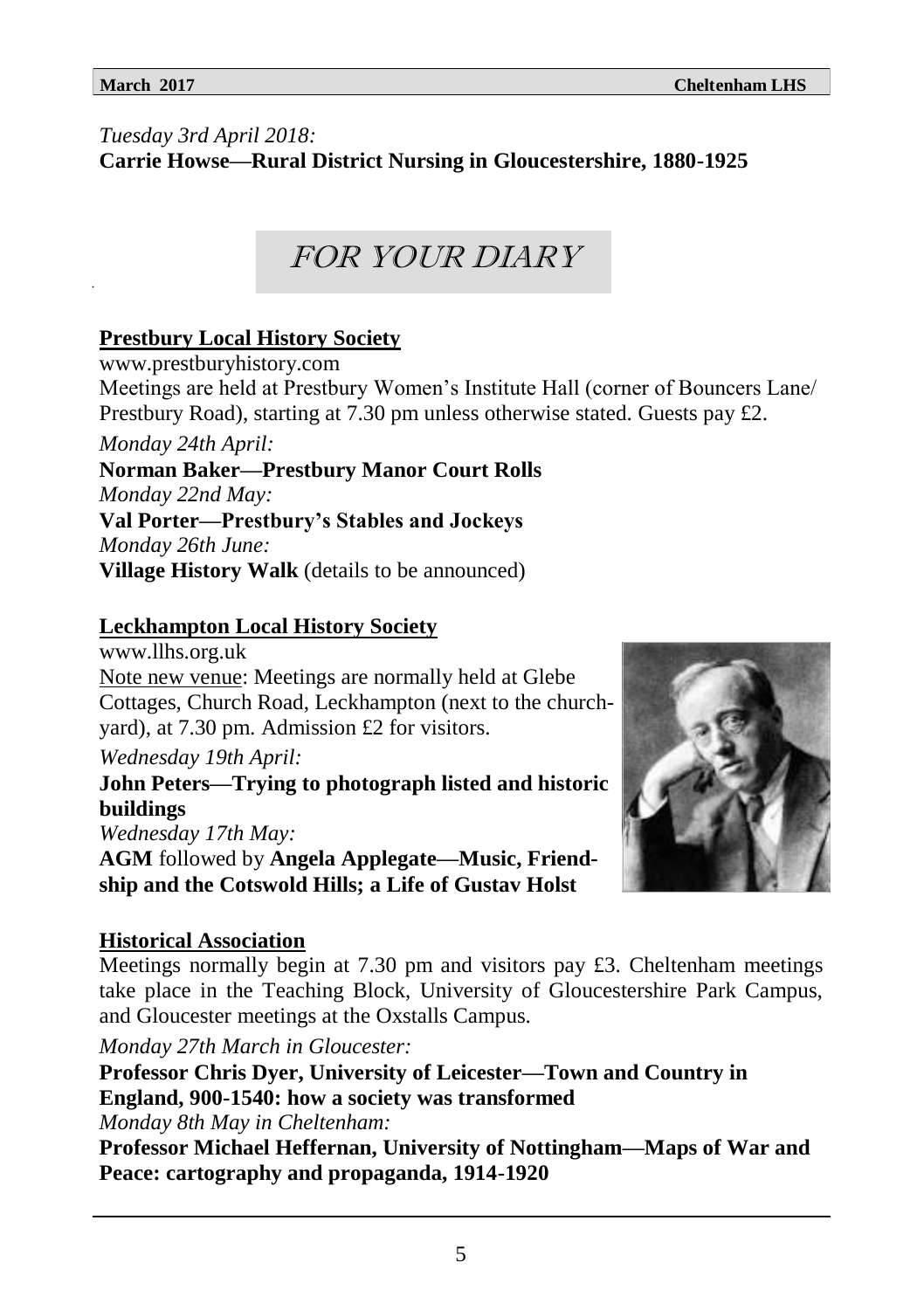## **Charlton Kings Local History Society**

www.charltonkings.org.uk All meetings are held at the Baptist Church, Church Street, starting at 7.30 pm.

*Tuesday 28th March:* **Edward Gillespie—Festivals of Cheltenham**

*Tuesday 25th April:*

## **Alec Hamilton—the Arts and Crafts of the Cathedral**

*Tuesday 23rd May:*

**Liz Suckley—Belas Knapp**

## **Swindon Village Society**

Meetings are held at Swindon Village Hall at 7.30 pm unless otherwise stated. Non-members pay £2.

*Saturday 22nd April at 9.30 am, starting from the Village Hall car park:*

**Annual bird and nature walk**

*Wednesday 17th May:*

# **Rosemary Westgate—Wildflowers of Gloucestershire**

*Wednesday 19th July:*

**Arthur Ball—The Birds of Cleeve Common**

## **Gotherington and Area Local History Society**

Meetings are held in Gotherington Village Hall, starting at 8.00 pm. Visitors are welcome, £2 per meeting.

## *Tuesday 28th March:*

**Ray Wilson—Mills on the River Chelt** *Tuesday 25th April:* **Steven Blake—'A Scene of Gorgeous Magnificence'** *Tuesday May 30th:*

**Alan Pilbeam—Along the Banks of the River Severn**

The present Playhouse Theatre (see opposite page) is shown here in its earlier, long-term incarnation as the Montpellier Baths 'adjoining Mr Thompson's Cheltenham Salts Manufactory'. The tall chimney, demolished only in 1984, served the evaporation process that produced bottled salts for sale in the 19th century. As this 1826 advertisement explains, the steam from that process was used to heat the water for the individual private baths.

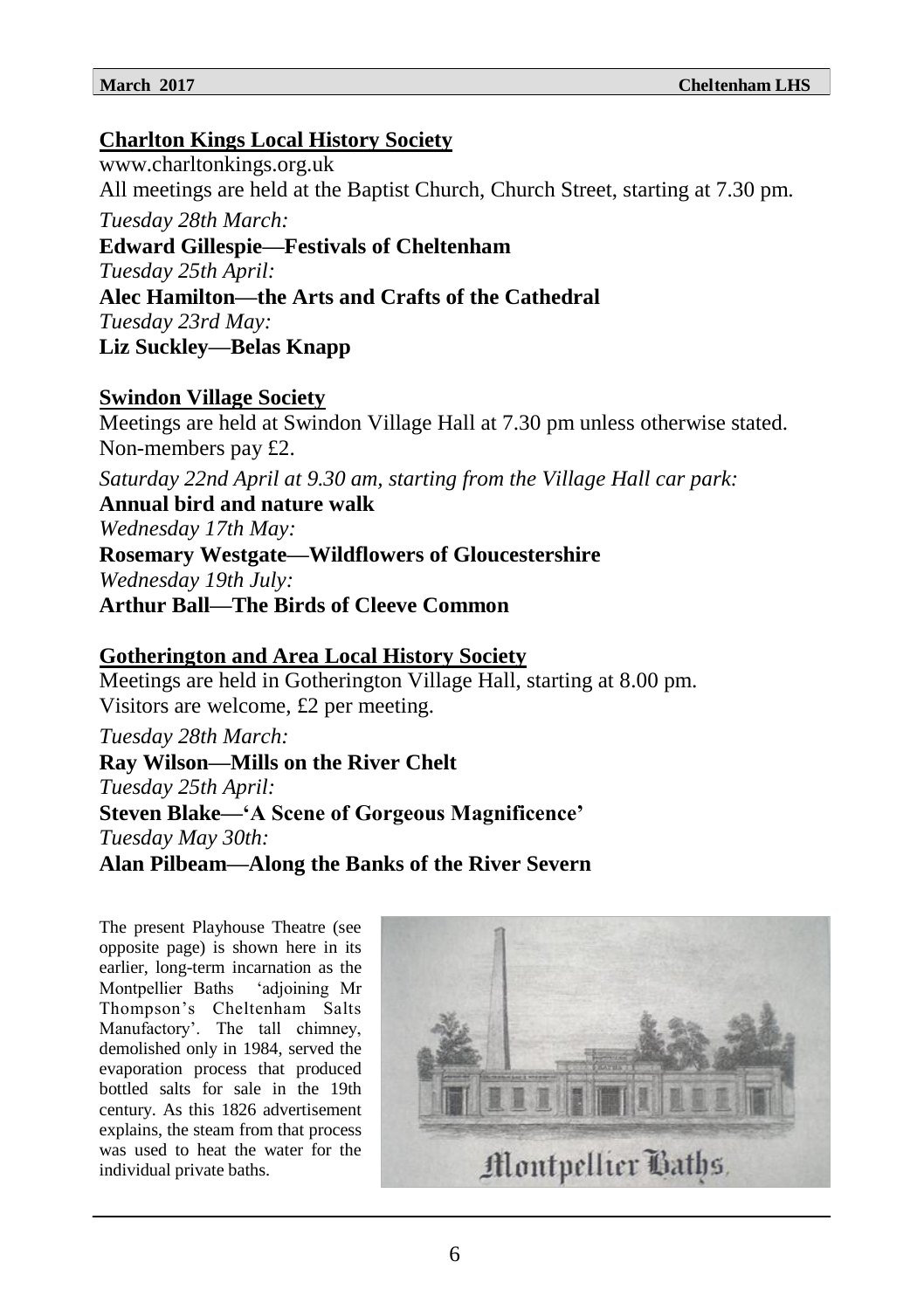## REVIEWS

Our talk on November 1st, **A Brief History of the Cheltenham Playhouse**, was an entertaining double-act by **Paul Scott**, theatre manager, and **Alan Miller**, who is both stage manager and the theatre's historian. Taking turns to tell parts of the story, they began with the origins of the building. Erected between 1806 and 1809 by Henry Thompson, who had bought the Montpellier estate from the de la Bere family, it was designed not as a theatre but as a bath complex, unique in Cheltenham, drawing water from nearby wells. Paul showed a floor plan. There were heated dressing rooms and sitting rooms and assorted warm and cold baths, a novel steam-powered system being used to heat the water. Thompson also established a manufactory on the same site to evaporate the water and bottle the dried salts for sale beyond the town. In 1818 an extension was built offering more facilities, warm saline baths being advertised as particularly good for 'scrofulous afflictions'. In 1828, by which time Henry had died and his son Pearson had taken over, the Duke of Wellington came to Cheltenham and visited the baths every day, reading his newspapers on a frame over his bath. In the 1830s, Pearson Thompson having met with financial difficulties, the baths came into the hands of the Jearrad brothers, who developed them further. Thompson regained the property, but with a heavy mortgage, and in 1847 the baths were again advertised as having new facilities, including a 70ft x 25ft swimming bath. Things did not go well, though, and in 1849 he emigrated to Australia to escape his creditors. Then in 1855 there was a disastrous flood, very like the memorable event of 2007 and with similar results—the water poured into the baths ruining furniture and fittings and leaving a residue of mud everywhere. It was 'such a calamity as never before'. In 1856 the mortgage company foreclosed on Pearson Thompson, took possession of the complex, which by then included a shop, a mill and a bakery, and put it up for auction. There was no sale. A new lessee took over the bakery, but the baths were left empty until the 1860s when the Montpellier Gardens Company first leased and then bought and renovated them, creating separate establishments for ladies and gentlemen with first and second class individual cubicles. Later more varied use was made of the baths. In 1881 one Captain Webb, a channel swimmer, gave a talk and a demonstration of his swimming prowess; in 1896 the big pool was boarded over in winter and fitted out as a gym, where cycling lessons were also given. By then the building was in poor repair, and in 1899 it was sold to Cheltenham Borough Council. Refurbished yet again, it reopened in 1900 with renewed emphasis on medical treatments and a public swimming pool. It had a good reputation, and in 1920 15 new hydrotherapy baths were added, but it never made money for the Council and by 1939 was looking derelict. A new lease of life came only when it was suggested as a venue for amateur theatricals. In 1945 it opened as the Civic Playhouse, run first by the Council and later by a volunteer group. In answer to a question at the end, Paul said the theatre was now almost completely self-financing, though always hard up. If the lease could be extended he hoped it might attract Heritage Lottery funding.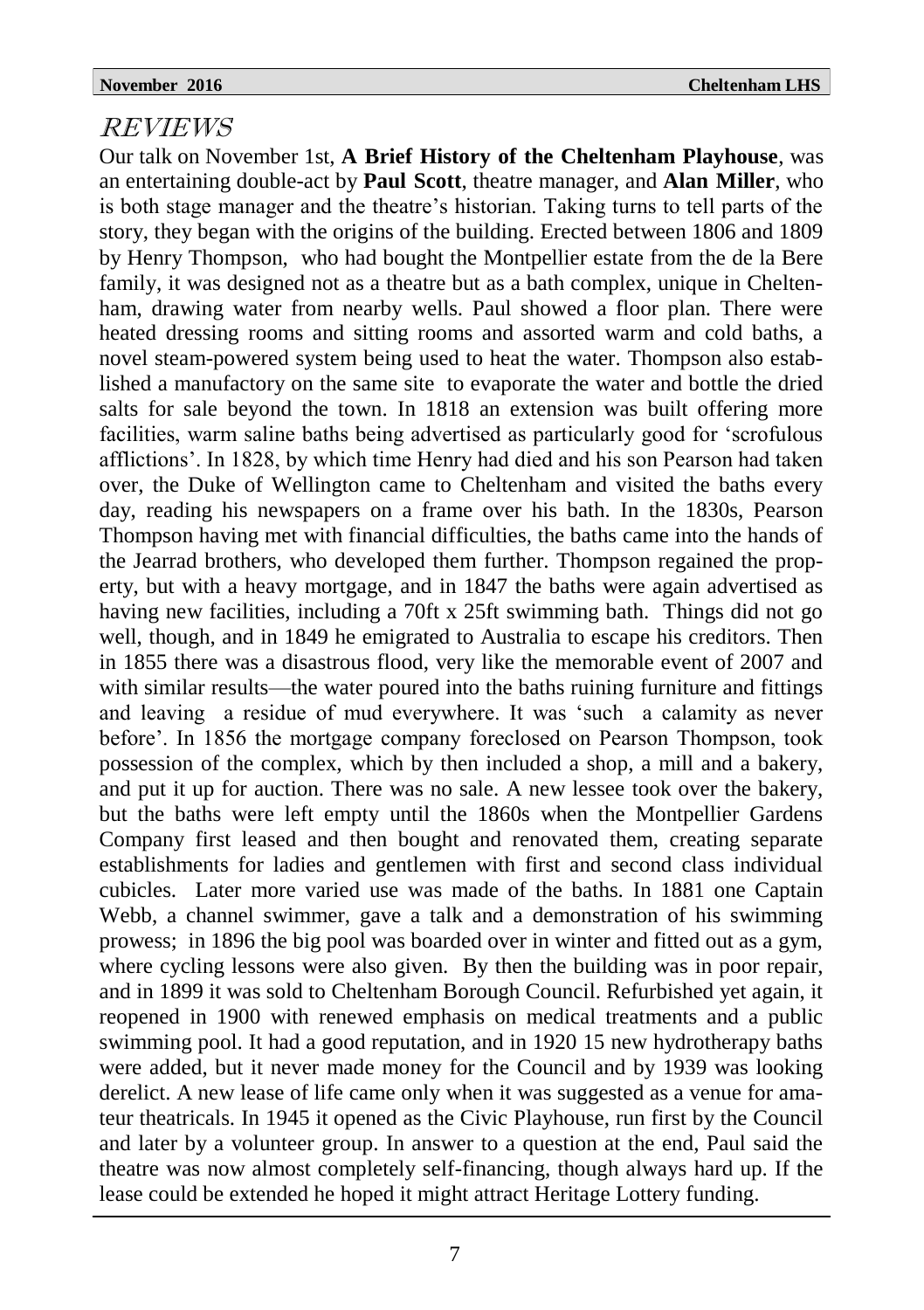**Rose Hewlett's** talk on November 15th about **Farming and Fishing along the Upper Severn Estuary** began with a swift tour through pre-history, tracing the pattern of settlement before and after the ice age, the arrival of New Stone Age and Bronze Age peoples from the continent and the development of organised farming and trading communities on both sides of the river. Before the Romans came the Dubunni on the east bank were trading for iron from the Forest of Dean with the Siluri on the west bank. The riverside land they farmed was very much prone to flooding, and the Romans built defences: a Roman sea wall is still visible at Longney. Meadows known as warths, protected by sea walls, are still used for grazing. After the Romans left in the 5th century the Germanic tribes arrived who were to become English, and they farmed these same tidal wetlands that have always been valuable farmland. The course of the river has changed much over the years. In the reign of Henry III land lost from the east bank was being deposited on the west bank, and it was decreed that the new land still belonged to Slimbridge because it had come from there. All manors in the upper Severn estuary have boundaries running down the middle of the river. In the 1670s there was a lawsuit in which the king tried to raise revenue from newly reclaimed land near Fretherne, and the oldest local inhabitants were called to witness that this 'new' land had been dry long before, only the 'cribs' built to defend it had worn away.

Records of fishing on the Severn go back to the middle ages. Rose showed a 13th century grant for 'putchers' (wicker fish traps for salmon) at Frampton. A boat with a very shallow draught was used, and ranks of putchers on a fixed frame were built across the river - very effective, but an obstacle to shipping. A Fisheries Act of 1801 challenged the legality of such 'fixed engines', and many were removed. In the early 20th century salmon packed in ice were sent up to London,



Lave net fishermen

many of them caught with a 'lave net', a Y shape of willow sticks with a loosely hung net. It takes skill, strength and an intimate knowledge of the river bed and currents to fish in this way, and knowledge is still passed down from father to son. Seine fishing, with a net strung between two boats, was also used. In the 17th century 53 varieties of fish were recorded in the Severn: now there are fewer.

In 1607 a storm coinciding with the spring tide caused a major flood, and in 1703 the port of Bristol was ruined by a huge surge. On Christmas Eve in 1999 a high tide and a gale overwhelmed the sea defences at Longney. Such events can cause serious loss of stock and salting of the land. Clearing up the debris is done nowadays by the environment agency, which is also concerned with wildlife protection. The estuary is an SSSI and an important wetland site, and local people can contribute to protecting it while still defending their traditions. Rose was proud to say that her ancestors had lived on the river for centuries. The audience showed by their questions that they had followed her story with great interest.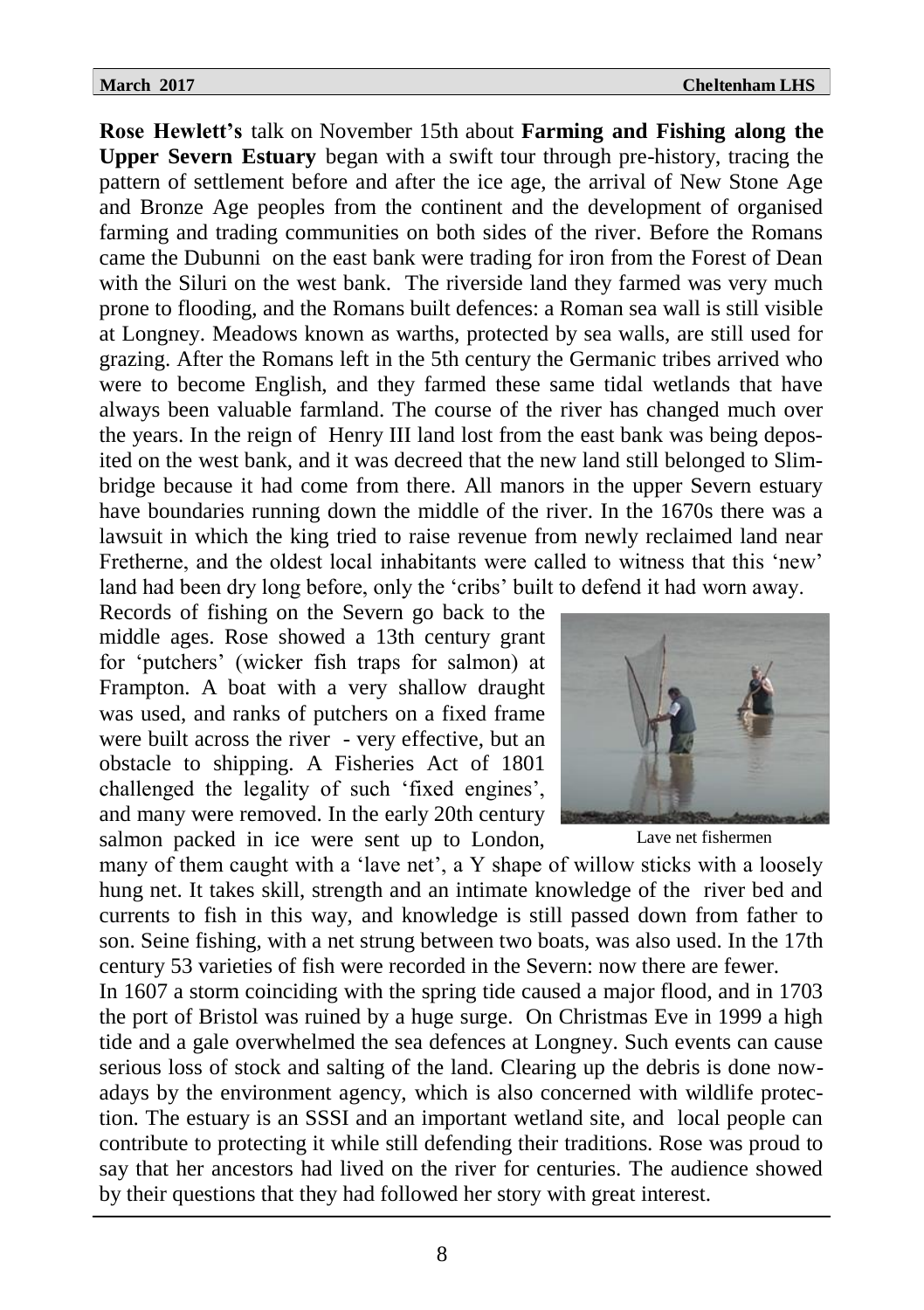**Steven Blake**'s subject on December 13th was **Pittville after Pitt**. Steven said that Joseph Pitt was for much of his life a successful self-made man, a boy of humble birth who had risen to be a lawyer, JP and speculator in land with a share in a bank. When he died, aged 83, in 1842 he was lord of the manor of Cricklade and an ex-MP, but he was also over £150,000 in debt. In 1835 it was said that Pitt 'possessed a million of money and did not think himself rich enough', and it seems he had been too ambitious. His woes were attributed to the Pittville Estate, where only about a third of the houses he planned got built, but among other misfortunes he had also lost £60,000 in a Bristol bank. He was married three times, and one of his sons, a solicitor also called Joseph, had to settle his affairs after his death. His biggest creditor was a Cirencester solicitor called Mullings, who was owed £63,000 and gained possession of Pitt's property in Wiltshire. Pitt had borrowed so much in the 1820s from so many people, including his partners in the bank, that after he died everything he owned had to be sold to pay his debts. Between 1842 and 1845 eleven auctions of his property were held in London, Cheltenham and elsewhere. In 1843 land between Hewlett Road and Hales Road was sold, and the first of many pieces of land in Pittville. Also auctioned off were 109 acres of land in Prestbury and 11 shops in Pittville Street. In the end, of his major assets only the Pump Room remained. Sixty-two new houses were built on land that had belonged to Pitt in the following few years, and 246 by 1886, but that was still barely half what Pitt had planned. Steven showed pictures of some of the new houses, such as those built by the stonemason Cantell on the west side of Pittville Lawn. Much land changed hands over the years, and the sale documents often have plans attached. Many different architects and builders were at work in the 1850s and 1860s, but gaps remained, some of them unused until the 20th century. North of the lake Pitt had planned 34 houses, none of which was built by his death. The earliest houses there were the villas in West Approach Drive, followed by others in East Approach Drive and Evesham Road, all large and quite individual. Pitt had decreed that anyone building on the estate must adhere to certain styles and standards, but this did not always hold good after his death. Steven speculated as to how the Pittville Estate had been managed: since Pitt himself never lived in Cheltenham, his architect Forbes must have done most of it. The 1825 banking crisis was a watershed for Pitt, who was probably disillusioned at having achieved so little by then. Now aged nearly 70, he retired to Eastcourt, his house in Wiltshire. His son Joseph helped him in his last years. Another son, William, had been involved in the estate up to 1842, but he too went bankrupt in 1843 and a few years later died in a private lunatic asylum. Engalls the estate agents carried on running the Pump Room and collecting ground rents, but in 1888 the bank offered the whole estate to the Cheltenham Corporation for 10/- in the pound and the offer was accepted. In 1890 the last debts were paid and Pittville became the property of what is now the Borough Council. A listener asked what Pitt would think of Pittville today. He would like some of it, Steven thought, but would be disappointed that his plans had not been followed through.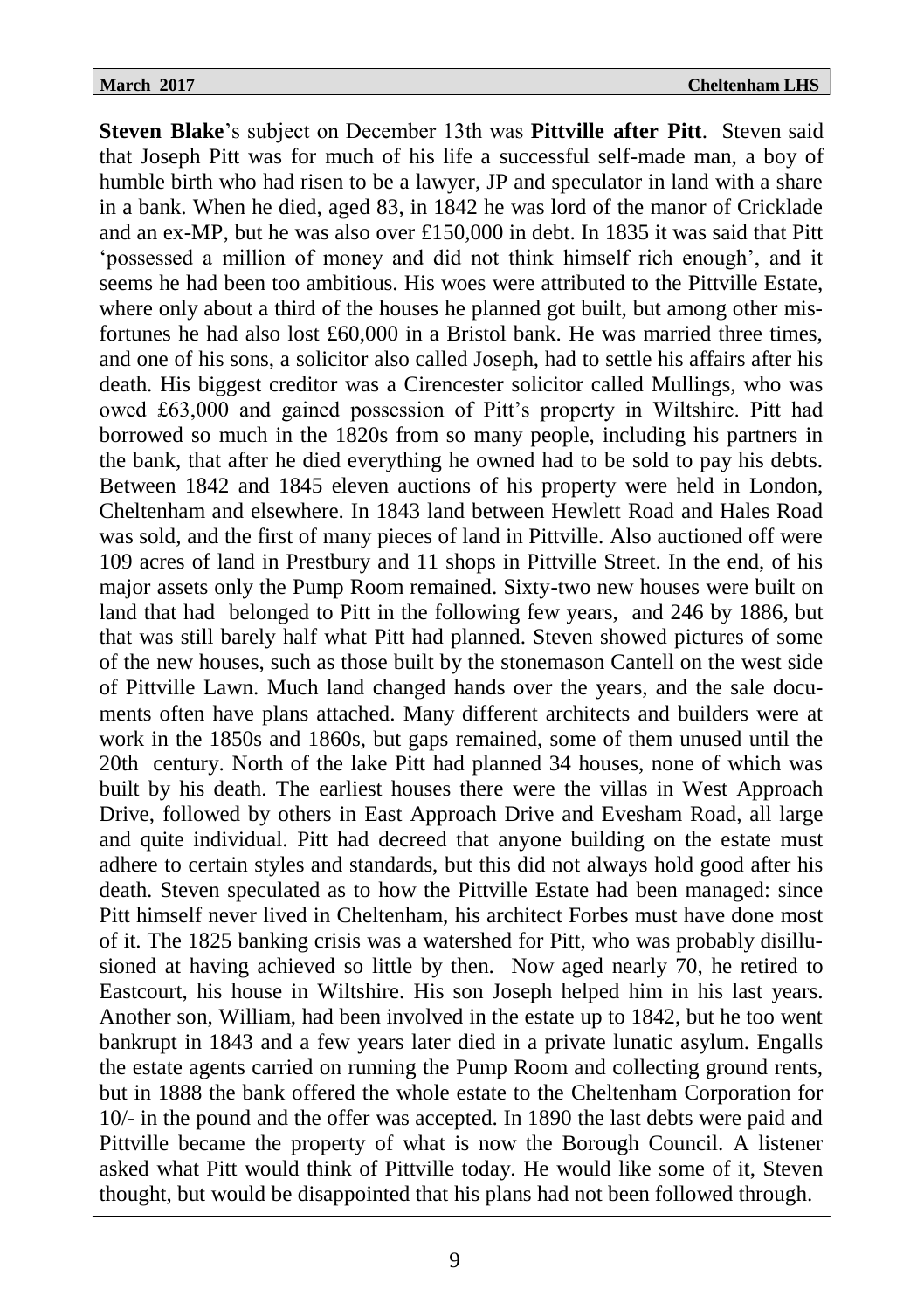## **March 2017** Cheltenham LHS

On 21st February **Adrian Barlow** gave a richly illustrated lecture entitled **From Burne-Jones to Tom Denny: Stained Glass in (and around) Cheltenham.**  Adrian noted that his opening image, of an Art Deco screen from The Daffodil, was unusual in that it is on an inside door, yet stained glass depends on light. It is a complex craft usually involving several people from the designer and draughtsman to the cutter and fitter of the glass and lead and the painter who adds the fine detail. Then there is the task of fitting the completed window. The fact that many huge cathedral windows such as those at York and Canterbury have been there since the middle ages is a tribute to the skill of the early craftsmen. Stained glass windows also need maintenance: if they are not re-leaded every few hundred years they can collapse and fall out, which is what happened to many neglected windows after the Reformation when there were few craftsmen left. He showed examples of painted glass from All Saints, Pittville, designed by Burne-Jones and made by Morris  $\& Co$ , pointing out how the details of the faces were done by

silver staining. Another window there is by James Eadie-Reid, who also designed four windows depicting British saints in the Princess Hall at the Ladies' College, where he taught for a while. Adrian drew attention to the varied treatment of these figures and their backgrounds, part conventional, part experimental. Eadie-Reid later worked for the Gateshead Stained Glass Studio Company and made many more windows, one of which is in Staverton. Its theme is the Supper at Emmaus, treated with great originality. Another, which shows how his work matured,



St David at the Ladies' College

is a First World War memorial in St Stephen's church. It depicts St George but at the same time is a sensitive portrait of the young captain it commemorates. Cheltenham College chapel has a war memorial window designed by Louis Davis for James Powell & Sons in 1919 which in style has echoes of both art nouveau and the arts and crafts movement. Another window of four lights entitled 'Fortitude' shows heroes, one of whom is Edward Wilson. It is a 'narrative' window, with a realistic portrait based on a photograph. In St Philip's and St James' is a medallion window, made in 1927 by Christopher Webb in an interesting mixture of styles, with Christ in traditional robes and children in modern dress. Emmanuel church has a window by Joseph Nuttgens showing the Adoration of the Magi, notable for its variety of special painted effects. A window in St Christopher's, Warden Hill, designed in 1961 for Comper by John Bucknall, is more modern, light and bright though still with hints of traditional style. Tom Denny's work, in the same church and in Shurdington, is almost abstract. The windows are wider with little lead-work and show landscapes with just a few small figures, some of the painted effects being achieved by his own method using wax and acid. He is the leading stained glass artist at work today. Finally, St Mary's Prestbury has 1930s windows by Henry Payne in the arts and crafts style and a fine set of four apostles by Laurence Lee, who worked on Coventry cathedral. The audience clearly enjoyed this talk very much and asked many questions.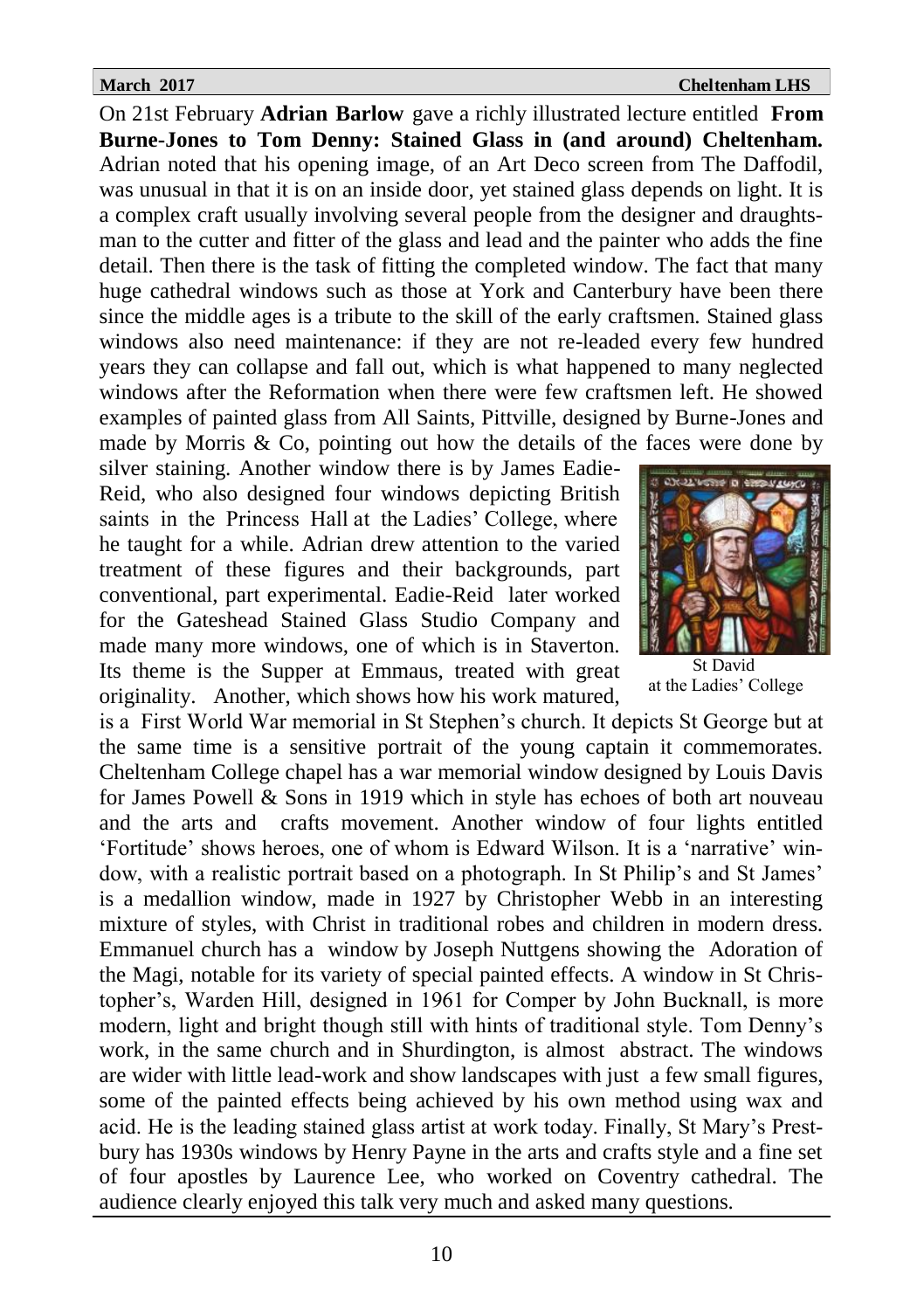## **March 2017 Cheltenham LHS OBITUARY**

# **DOROTHY SETON-SMITH, 1930 – 2017**



Dorothy Seton-Smith (nee Cooper) was born in September 1930 at Portsmouth, with strong links to the Royal Marines Artillery at Eastney Barracks. She was the only child of Eric Cooper RM and his wife Dorothy (née Hayes), whose father was a long-serving Royal Marine at the same barracks; he was born in Martley, Worcestershire. Dorothy's Cheltenham connections included a great-grandmother who built up an enterprising laundry business in Old Bath Road, and William Field the chimney sweep. Dorothy's schooling was cut to half-

days due to the war. She spoke of the tanks blocking every road and by-way, waiting for the bad weather of June  $5<sup>th</sup>$  to end, then coming home from school next day finding the men and tanks gone, but the house key and a note of thanks left on the table from the soldiers who had taken up her mother's offer of having a bath. After leaving school Dorothy qualified as a shorthand typist, and with her father coming to the end of his time in the Marines, the family came to live in Cheltenham. Dorothy was employed in the offices of Smith's in Bishops Cleeve and joined the Dramatic Society. In 1955 she married David Seton-Smith. A son was born, but the marriage did not last. Dorothy later worked at GCHQ and during this time studied for a degree. In 1993 she joined an adult creative writing group and was one of the nominees for the Adult Student Award. The class moved to the University, and although not then having a computer Dorothy took up a Computer Course there, and went to the University on Saturday mornings to practice on their computers. From then on, she attended lessons at various places, collecting City and Guilds certificates for various computer studies until Adult Learning classes were stopped in Cheltenham. Looking for something else to do, she then joined CLHS and soon took on a Church Watch at St Mary's Church (now the Minster) so that it could be opened on a Monday morning. She then became CLHS Membership Secretary, followed by taking on the Secretary's job, even though she could only use one finger of one of her crippled hands.

Unfortunately, Dorothy's health was failing and she needed an operation on her neck to stabilise some bone which had been inserted over 30 years ago. This operation took a considerable time, therefore recovery was delayed, and unfortunately, Dorothy could not stand or walk again, and was confined to a wheel chair. In spite of all her suffering, she put a brave face to the world. You never heard her

moan about her lot, she enjoyed a debate and putting over her point of view. She was proud to be a member of CLHS.

The Society would like to express its sympathy to her son Christopher.

*Joyce Cummings*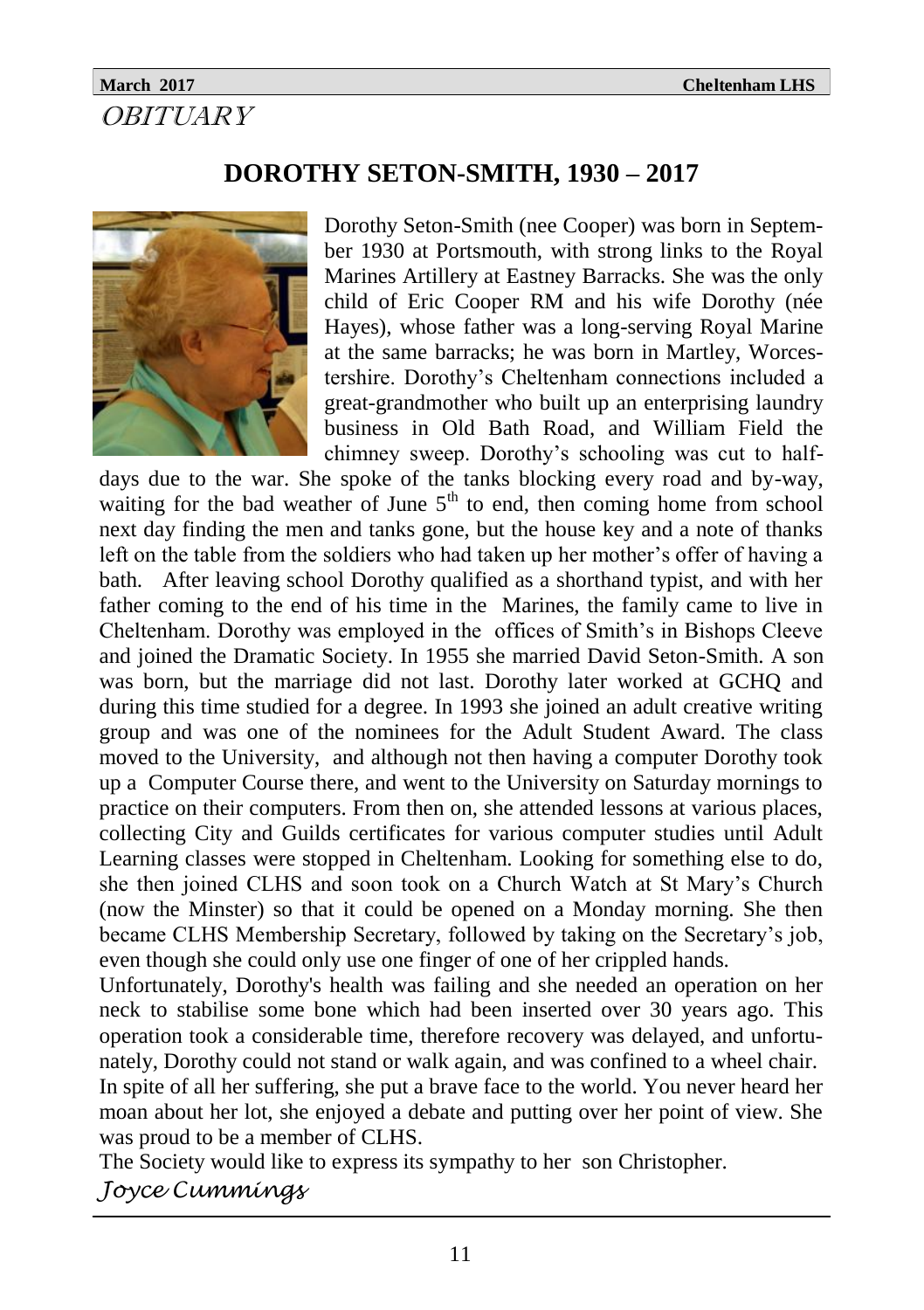# Research and Display Evening

Although our annual social evening, held on 17th January this year, seemed slightly less well -attended than usual, there was as ever a wealth of interesting displays in the Sherborne and Montpellier Rooms and the Council Chamber. (The Pittville Room was not available this time.) The themes included Growing up in Cheltenham between the Wars, the Life of Father James Cotham, the Old Well and its



Pumpers, the Story of Pre-fabs. Immigration and Emigration to and



from Leckhampton, Widows of the Town from 1495 to 1768, Early Policewomen of Cheltenham and Gloucestershire, a miscellany on the theme of Skillicorne and the Spa, and Women and Local VAD Hospitals, 1914-19. Geoff and Elaine North, who were selling

books, had also brought along some pictures they had recently collected on subjects of local interest, including a remarkable sampler depicting the Normal Training College.



Journals and Chronologies were on sale.

The usual assortment of drinks and snacks was on offer during the evening in the Cambray Room, and a raffle was held in aid of the Mayor's charities, which this year are County Community Projects (CCP) and St Vincent's and St George's. It raised exactly £100.

*Photos courtesy of Chris Bentall*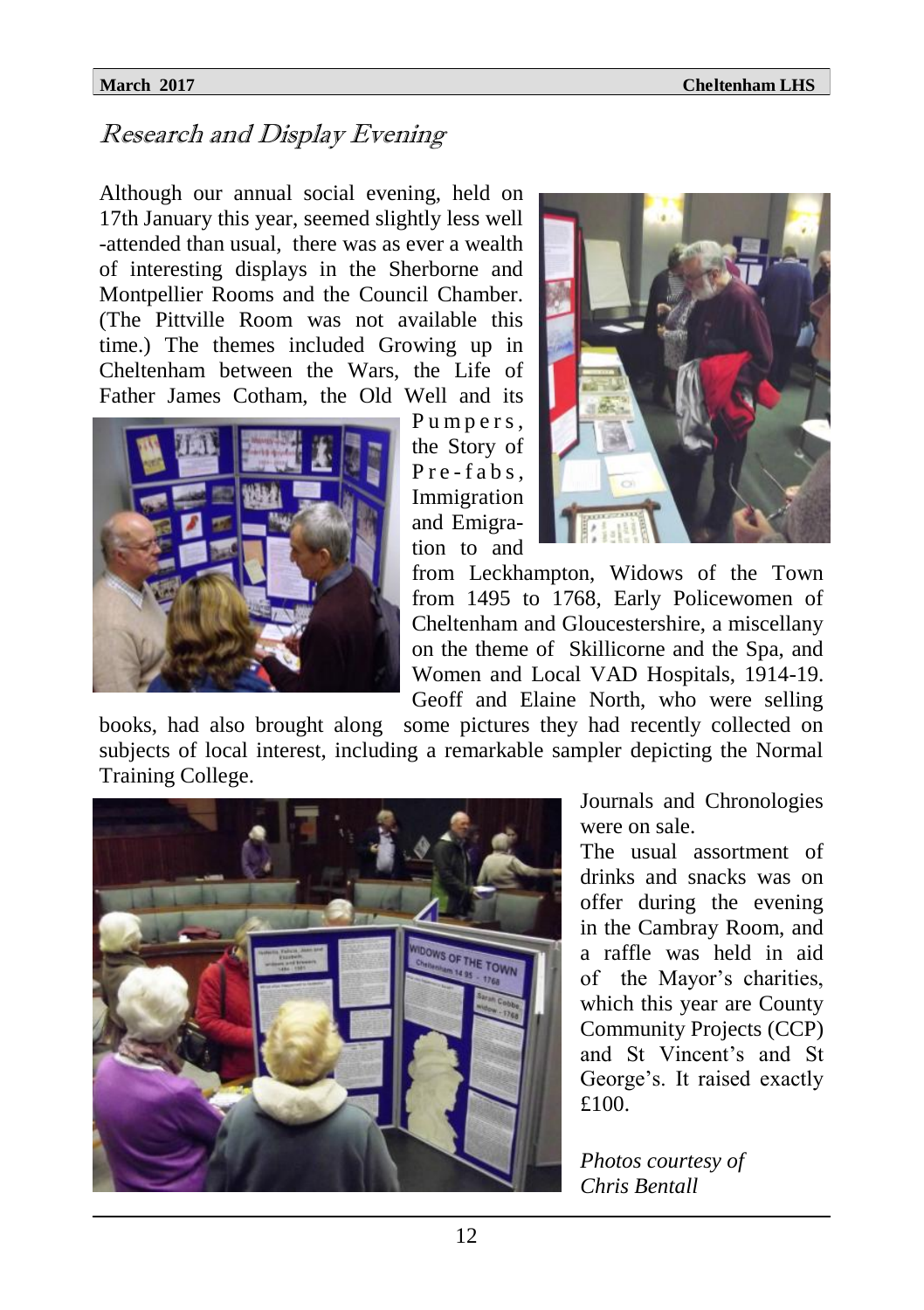## **THE BAYEUX TAPESTRY**

This year is the  $950<sup>th</sup>$  anniversary of the Battle of Hastings, and several events have been organised to commemorate it. To see the Bayeux Tapestry in France involves a long and roundabout journey from Cheltenham. However, not many people know that there is a faithful copy a mere 75 miles away in Reading Museum. It was made in 1887 by 35 ladies who were members of the Leek (Staffordshire) Embroidery Society, and after being exhibited in a variety of places here and over-



seas it was acquired for Reading in 1895. I can thoroughly recommend a visit to see it. You may well have it to yourselves, leaving time to visit the adjacent Town Hall with its magnificent Father Willis organ (sometimes played at lunchtime recitals) and to explore the area beside the canal or wander in the fields beside the Thames.

*Eric Miller*



As another mild damp winter draws to a close, here is a memento of winter in days gone by. Will scenes like this one from a 100-year-old album ever be repeated, at least in our lifetime?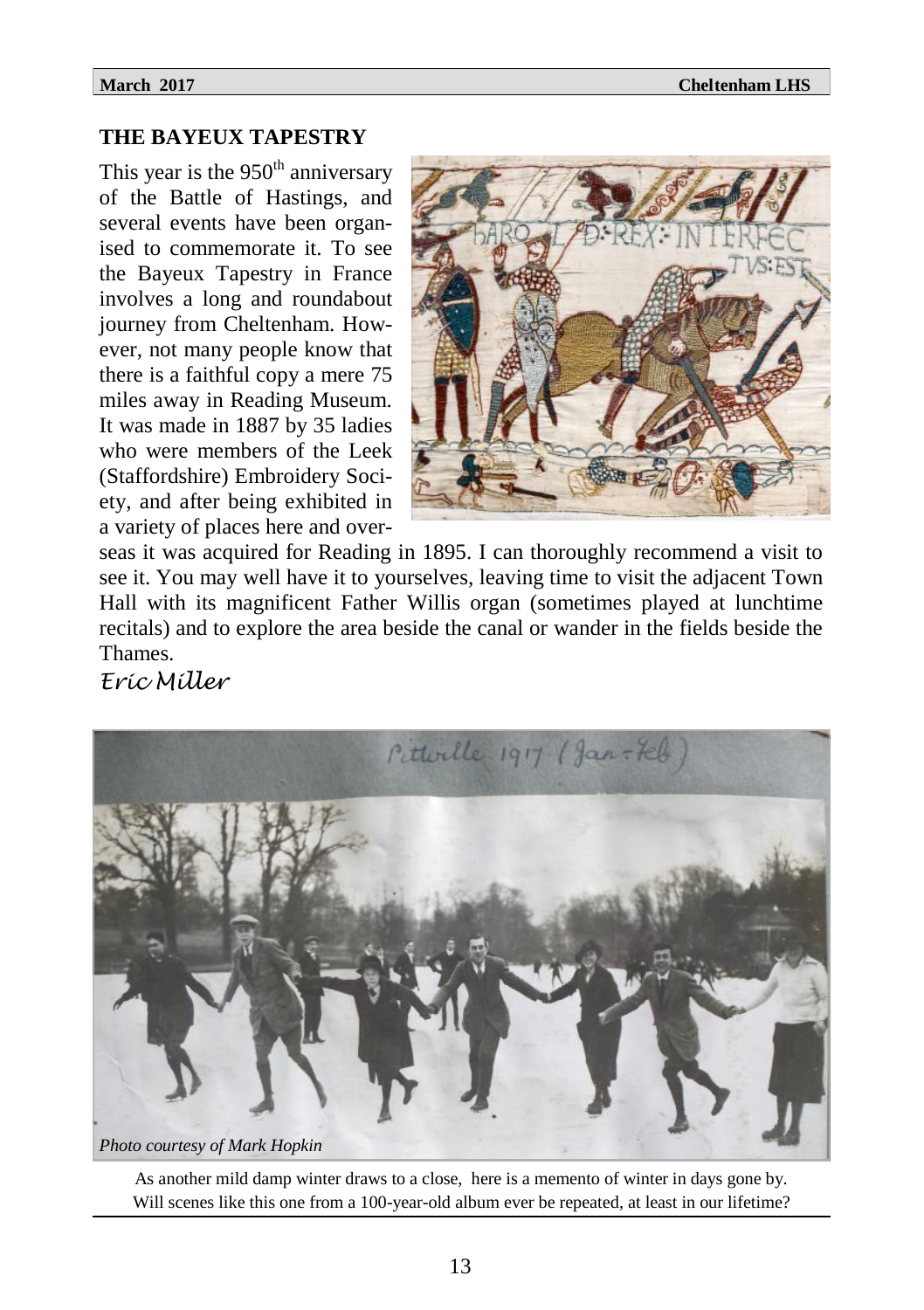# SOCIETY NEWS

New Members

A warm welcome is extended to the following:

| <b>Tony Davies</b> | Mr R G Broadie      | Hans and Clare Swift |
|--------------------|---------------------|----------------------|
| Janet Graham       | <b>Edward James</b> | Toby Clempson        |

## *New members' interests:*

Toby Clempson: Cheltenham's railway history, Pate's Junior School, Cheltenham Grammar School, development of the Regency spa, industrial history of the town. Hans and Clare Swift: Photographs and photography

## VCH News

First of all, very warm thanks to all those who responded to the VCH appeal letter before Christmas. Through a combination of regular donations and one-off gifts (plus in due course the Gift Aid), I'm delighted to say that some £2,000 has been given or pledged. This is immensely encouraging, and a great



boost to the Cheltenham project. Speaking of which, the main news at the moment is that John Chandler, our senior editor, has been very busy pulling together all the material needed for the planned '*Cheltenham before the Spa*' paperback. He is drawing mainly on the drafts already completed by Beth Hartland and Alex Craven, setting these in the approved VCH structure, and writing a general introduction. The book will be in the VCH 'Short' series – essentially the same type of account that will eventually come out in hard covers, but in our case with rather more explanation of some of the medieval context and terminology. Plus as many illustrations as we can come up with! This is quite a challenge: by the time you've photographed the Minster itself, and the cruck beam that's visible (from the churchyard) behind the Two Pigs, there's not a lot of pre-Regency Cheltenham left on public display, so we shall be putting our thinking caps on and seeing what there might be in the Museum. Bright ideas welcome. All being well, the book will exist by the autumn, as we aspire to having a promotional spot at the Lit Fest under their 'Locally Sourced' heading.

Anyone who has visited Madresfield Court in Worcestershire will probably know there are historic family links with the Lygons and Dormers. They have some archives there, but not regularly accessible, so Alex Craven was very pleased recently to have a day with the documents, and this is going to produce interesting new detail, particularly on Redgrove. Because it became detached from the main manor of Cheltenham in early medieval times, Redgrove has always felt a little bit exotic and different, far away on the wild western frontier of the parish. (At least, that's how it feels if you live on the borders of Prestbury!)

Although conditions at the Archives are rather cramped during their 'For the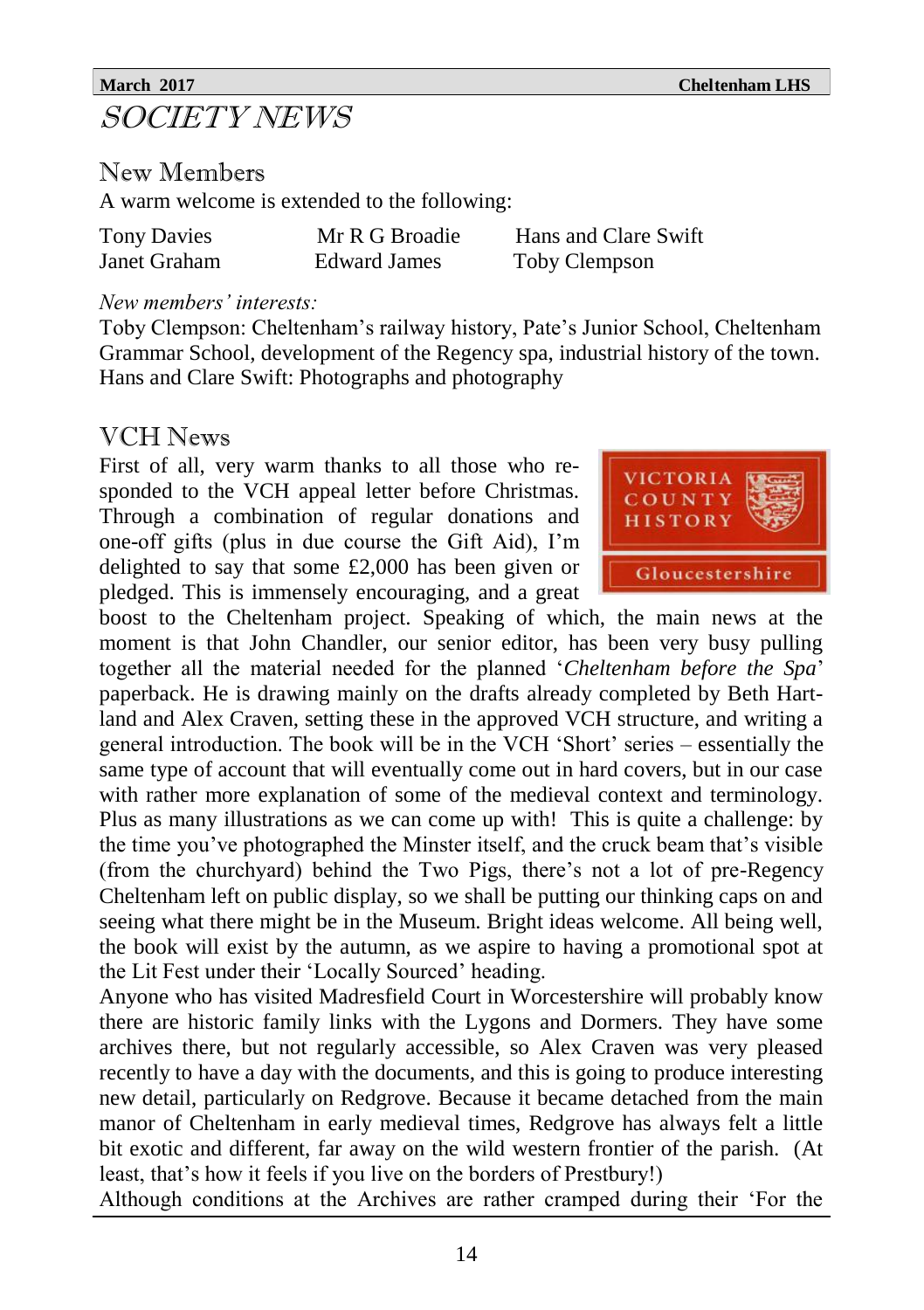Record' building improvements, actually the temporary search room has developed a very friendly atmosphere, and one can usually count on seeing a familiar Cheltenham face or three, doing lots of things that one way or another will help towards the VCH work. We're immensely grateful to Sally Self and her colleagues for all the hours they're continuing to put in.

*James Hodsdon*

## **Volunteer Projects**

Some people 'just sits and thinks'; some people 'just sits'; but Society volunteers just sit and work hard! Around 25 of our volunteers are actively engaged in projects that are continuing the work for VCH Cheltenham, Volume XV, our 'Big Red Book' or working for the benefit of the Gloucestershire Archives.

Some four years on, we are continuing to catalogue the records of Cheltenham solicitors. Winterbotham and Gurney were finished long ago and now it is the turn of Ticehurst and Wyatt. The cataloguing of this deposit of around 270 archive boxes, with about 40 bundles of maps, is making excellent progress, as we are now nearly two-thirds of the way through. Each document is looked at individually and the important details—the what, the where, the when and who are involved—is recorded into spreadsheets, each document having its own line of information. After checking for minor errors (which might break the Archives' 'golden rules' for archival information) the spreadsheets are uploaded into their digital catalogue. This information can be retrieved from anywhere in the world if one has access to a computer.

The Miles Scrapbook Project, which was reported on last November and is made up of ten large and very unwieldy books, has made significant progress. We have been lucky in recruiting Paul Stuart who has excellent knowledge of what is involved in digitising the scrapbook pages, which may well exceed 3000 images. He has already filmed five volumes and will have completed the others by the time you read this. Eleven volunteers have signed on for this project and are receiving these images, in small batches, on a USB memory stick, so that the work can be carried out at home. Each page's content is recorded, again using a spreadsheet. Alfred Miles has not made our work at all easy, as he has glued numerous cuttings and pages from books on to single scrapbook pages; but then he did not know that 100 years later computers would enable us to make his work available to all and at the same time preserve his scrapbooks from damage.

There are also three other volunteers working to assist Alex Craven, our Cheltenham contributing editor. They are researching urban development and the town's business/industrial firms during the period 1850-1945, while another volunteer is looking at the local newspapers for 1910-1911, a period of political interest, with three elections in 16 months.

No sitting and just thinking for us, we're hard at work! *Sally Self*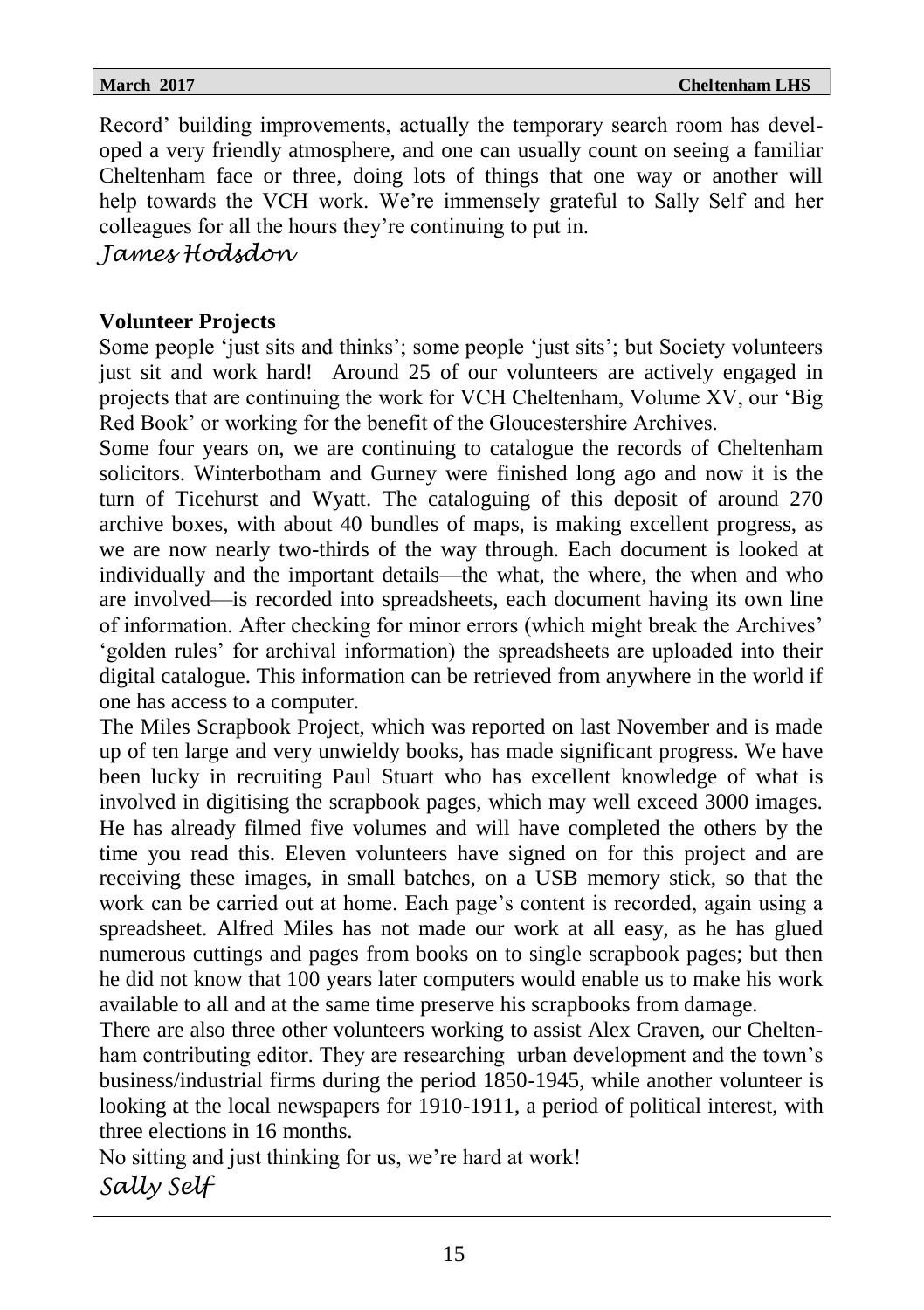# FEATURE

# **Fire Insurance Policies: an under-used resource for local history**

Among the many records kept at the London Metropolitan Archives (and previously at the City of London Guildhall Library) are 1262 registers of Fire Insurance Policies issued by the Sun Fire Office between 1710 and 1863, and 173 registers of Policies issued by Royal Exchange Assurance between 1753 and 1883. Each register contains copies of up to 2000 policies, with details of owners and occupiers, and descriptions and valuations of the property insured – a veritable 'gold mine' for local historians.

Unfortunately, the volumes are unindexed, but there have been a small number of projects designed to rectify that, including a card index of personal names in Sun policies between 1714 and 1731 and a microfiche index to both companies' registers between 1775 and 1786, both of which may be consulted at the Archives. An on-going volunteer project, initially funded by the Heritage lottery Fund and now supported by the City of London Corporation, entitled 'A Place in the Sun', began in 2003 and aims to index one of the two major sets of Sun Fire Office policy registers, Mss 11936. Although the bulk of the business in this set relates to London, it does include provincial policies, including some for Cheltenham. So far over 200 volumes, covering the period 1788 to 1839, have been indexed, and may be accessed through [www.nationalarchives.gov.uk,](http://www.nationalarchives.gov.uk) the National Archives website. If you'd like to take a look, use the 'Search' facility in the top right hand corner of the National Archives' home page and type the words 'Cheltenham insured' into the search bar. This will give you a list of relevant results, which you can click on to get the index entry (though to consult the actual policy you will need to visit, or order a copy from, the London Metropolitan Archives).

The other major set of Sun registers, Mss 11937, is a 'country' series, begun in 1793, and this includes far more Cheltenham references than Mss 11936. Some years ago, I spent many long days ploughing through no less than 220 of the 'country' registers and was rewarded with several hundred Cheltenham policies between 1797 and 1845. A majority of these relate to private houses, but they also include commercial and industrial premises and many public buildings. The latter include the Grammar School and Almshouse (regularly insured by the President and Scholars of Corpus Christi College, Oxford for £800 and £400 respectively), the Union Workhouse, and several churches and chapels. On 3 September 1839, for instance, builders Thomas and Richard Forty insured, for £1500, 'a church now building, called St Peter's, at Leckhampton, stone and slated, with the building materials for finishing the same thereon' – a policy which must surely refer to the new church of St Philip, Leckhampton, which was eventually replaced by the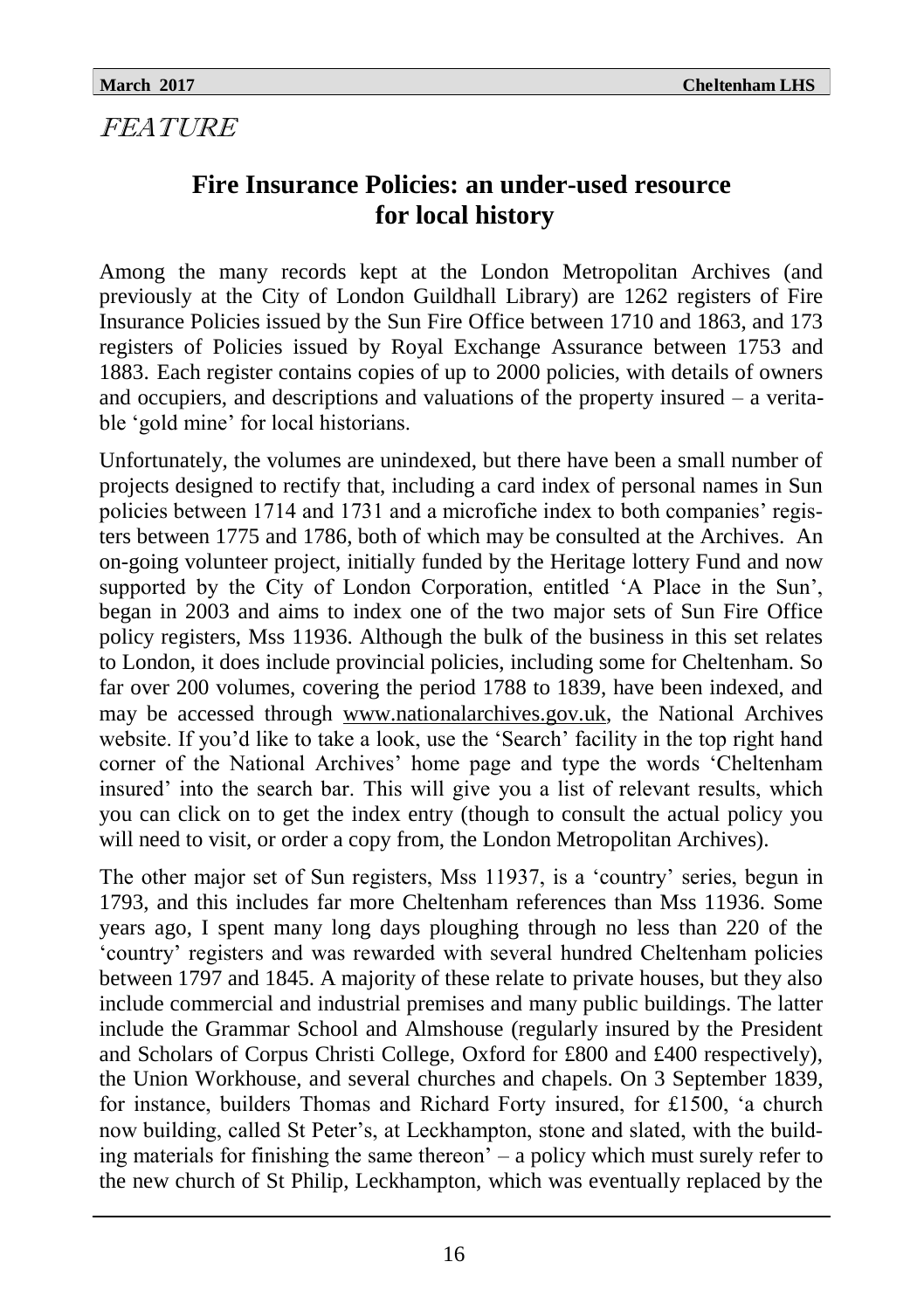present church of St Philip & St James.

In addition to the Sun, I have also extracted Cheltenham policies from 20 Royal Exchange registers covering the years 1820-30, among them a policy taken out by

the architects Robert & Charles Jearrad in May 1830, 'on a range of buildings, consisting of the Rotunda, Pumproom, Library, Reading Room, Conservatories, house keeper's apartments and offices all adjoining. Brick or stone built and slated or tiled situated at the Montpellier Spa Cheltenham. Warranted that no theatrical or scenic representation nor any masquerade or public exhibition be



The old Grammar School in the High Street

allowed in the aforesaid buildings' – the latter no doubt because of the danger of fire from stage sets. The insurance value of the buildings was £5,000.

As well as familiar buildings, there are many familiar names among those who insured their property, among them Robert Capper, Francis Close, John Gardner, Thomas Henney, Charles Hale Jessop, Richard Eede Marshall, George Rowe, Pearson Thompson and many more.

If you'd like to see some examples of policies, and what can be learnt from them, take a look 'on line' at the work undertaken by, for instance, The Bromsgrove Society ([www.bsoc.co.uk\)](http://www.bsoc.co.uk) and the Buckinghamshire Archaeological Society ([www.bucksas.org.uk\),](http://www.bucksas.org.uk) or, if you can get hold of copies, an article entitled 'Building History from Insurance Records', by Maurice Beresford (a pioneer in the use of the registers when studying early industrial buildings in Leeds), in *Urban History Yearbook* (1976), and James H. Thomas' article, 'Devizes in the Eighteenth Century: the evidence from Fire Insurance Records', in *Archives* (the Journal of the British Records Association), Volume 30 (October 2005).

As and when time permits I would very much like to complete my search through both sets of registers – and if any Local History Society member is ever in London with time to spare and would like to tackle some of the as yet unchecked volumes, that would be great! I would also like to produce a typescript (and an index) from my hand-written notes on the policies that I have already found, so that they can be made available to anyone researching our town's past – again, if anyone would like to help with this I'd love to hear from them!

## *Steven Blake*

email: steven.blake@deltonglos.plus.com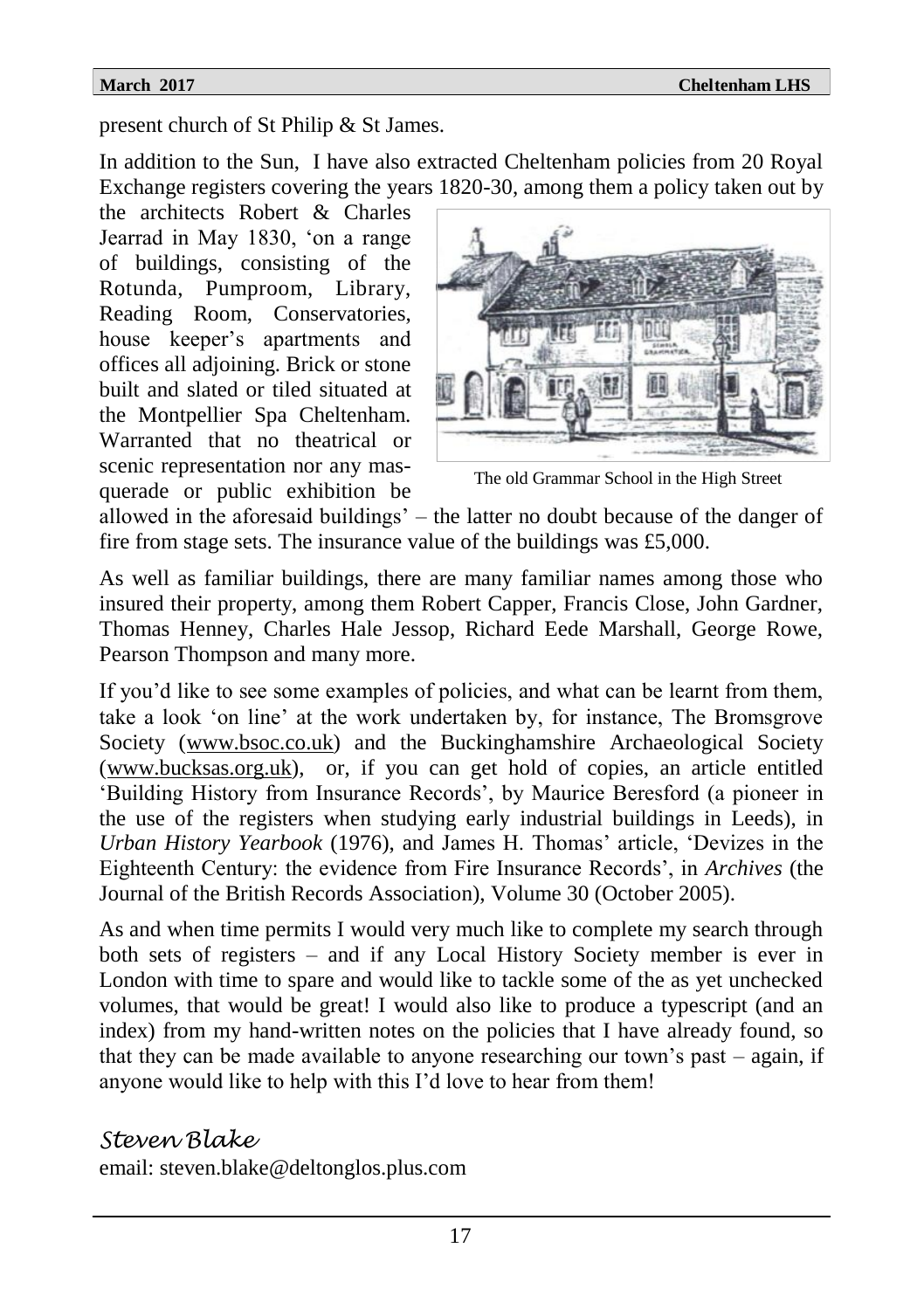## **AMINA CHATWIN – A POSTSCRIPT**

The tribute to Amina Chatwin in last July's Newsletter reminded me of the time I was researching the history of the deserted medieval settlement at Roel (five miles south-west of Winchcombe) with Professor Christopher Dyer, which subsequently appeared in the TBGAS Volume 109 (1991). As we investigated the farm buildings we came across a pile of discarded publicity leaflets for Roel puppets. From the leaflets we read that Olive Blackham, the founder and director of the puppets and Amina's neighbour in Cheltenham, had opened a theatre and workshop in the former granary in 1932. Here puppets were made, plays performed, summer schools held and from here the company toured the country until the later 1950s.

We learnt in her obituary in the Newsletter that Amina involved herself in this movement to take puppetry to a new art form. Olive Blackham was a visionary, for these puppets were no



THE PROPOSAL uo Tchchor,<br>ura hv



ordinary string puppets; as tall as three feet, they were designed to replicate natural human movement. The title of Olive's book written in 1948 *Puppets into Actors* summarises her philosophy, that her puppets could bring plays as alive as if performed by humans and, as the two illustrations from the leaflet show, full length plays were performed. That Amina chose to become so closely involved with Roel puppets provides a further indication of the variety of her talents and interests. *David Aldred*

| CLHS DISPLAYS IN THE LOCAL AND FAMILY HISTORY LIBRARY |                                                  |  |  |  |
|-------------------------------------------------------|--------------------------------------------------|--|--|--|
| 14th February—27th March                              | Widows of the town, medieval and early<br>modern |  |  |  |
| 28th March—8th May                                    | Elizabeth Baghott, a controversial woman         |  |  |  |
| 9th May—19th June                                     | Cheltenham's Big Red Book—VCH update             |  |  |  |
| 20th June—31st July                                   | Cecily Lewis and Grace Billings                  |  |  |  |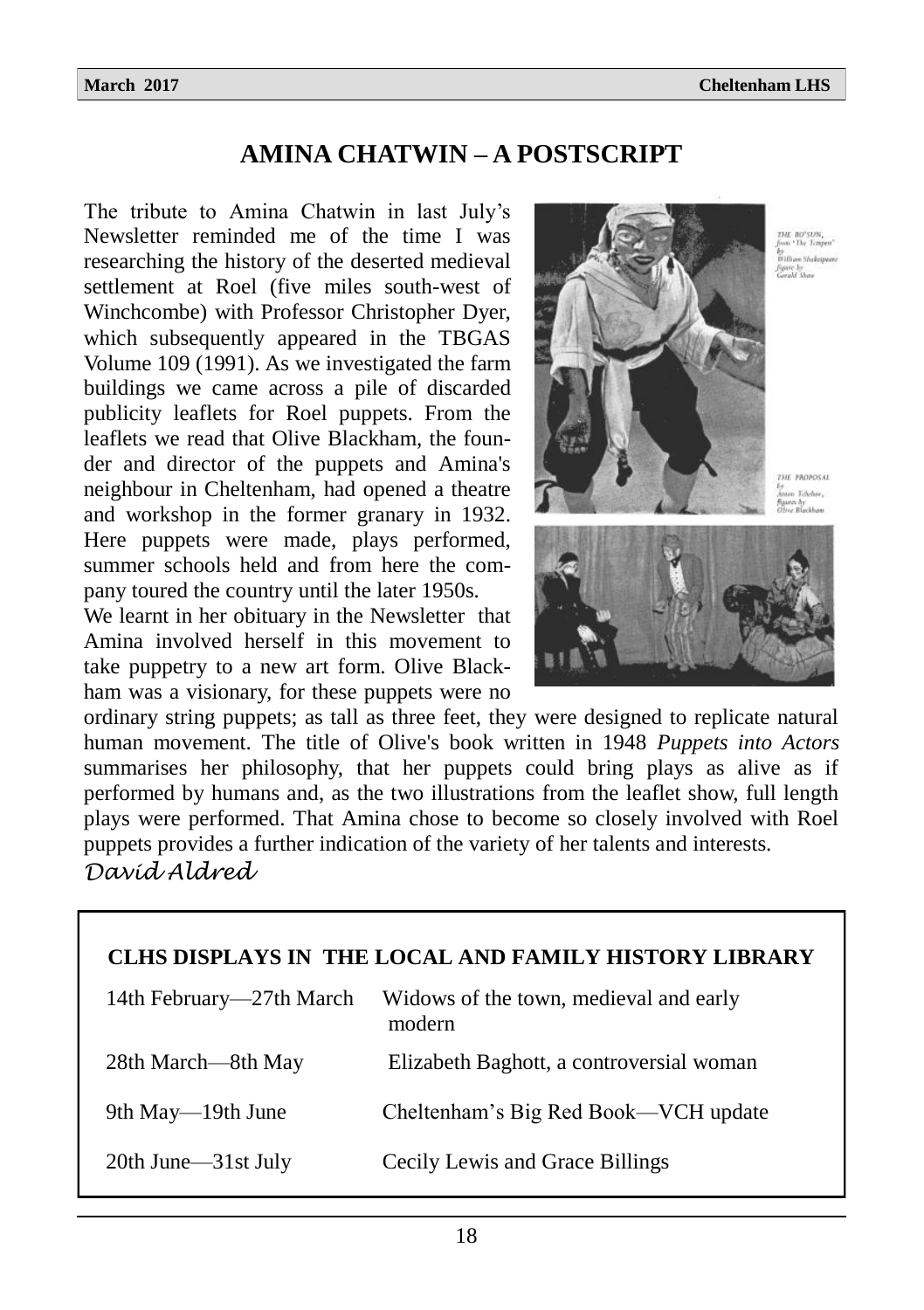## **OBITUARY**

## **ROGER JONES, 1942-2017**

We were saddened to learn recently of the sudden death of Roger Jones, who had been a familiar figure at our meetings since he joined the Society in 2000. Roger was staying with his brother Nigel at his house in Botswana when he was taken ill and died peacefully the following day, February 17th. He was an active member, supporting events such as History Days, helping with displays and contributing to the Newsletter. As a language graduate, writer of books and articles and an ex-teacher with much experience



of working abroad he had a wide range of interests. Music was a great love, and he also belonged to several other societies, being particularly prominent in the Civic Society. The church was very important in his life and he was a deputy churchwarden at Cheltenham Minster. He was a great animal lover, but most of all he was interested in people. Despite leading a busy life he was a friend to all and ever ready to lend a hand. He was very well liked and will be much missed.

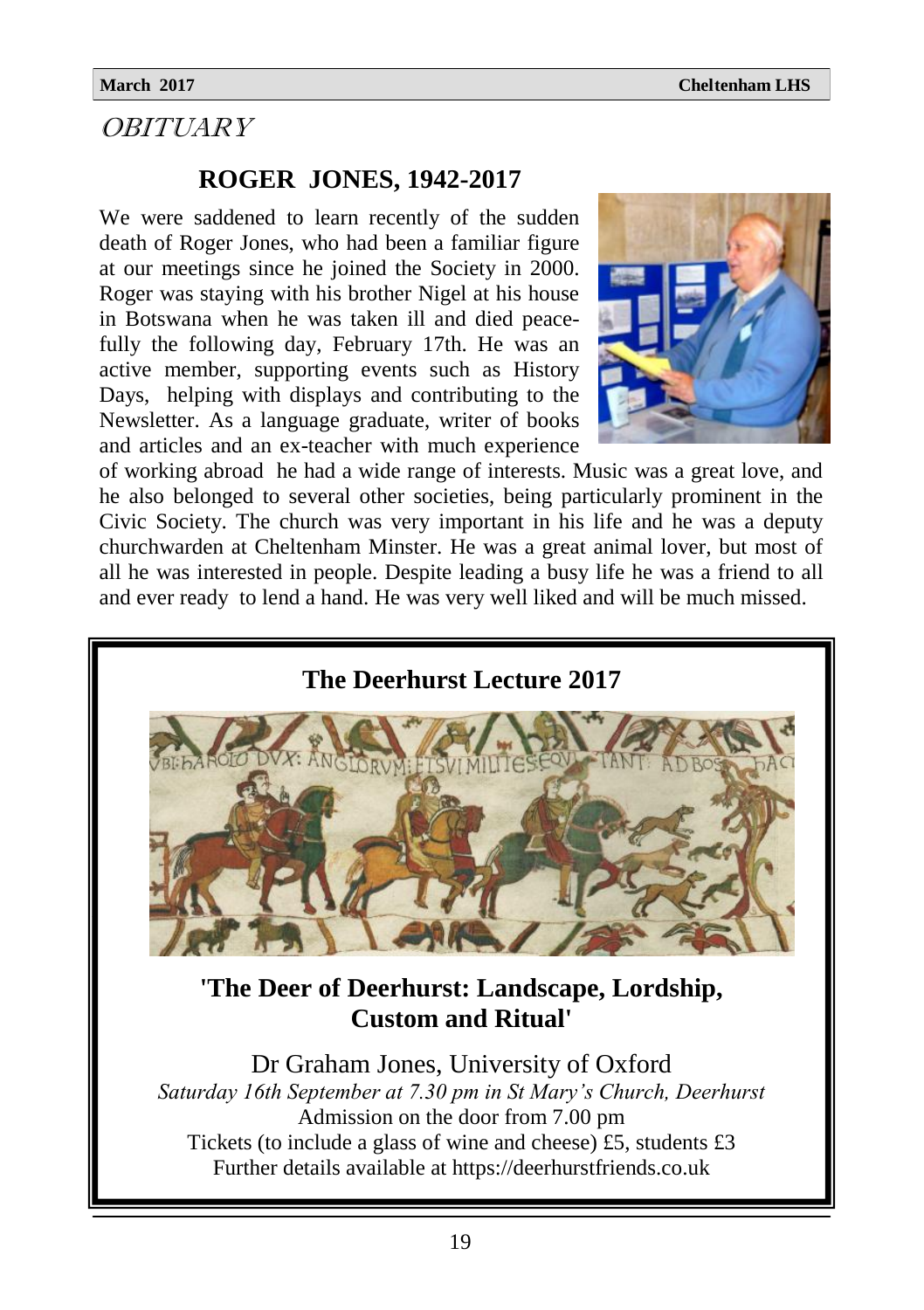# FEATURE

# **Something a little different in Cheltenham's WW2 local press: rheumatic elephants and other stories**

Cheltenham was an official reception area for evacuation during WW2, and as would be expected, the local newspapers reflect news of the different people billeted here, the impact of new emergency measures, local events, gossip and letters as well as the wider overview of the war. However I came across a rather unexpected item, which led to discovering some other fascinating stories in the wartime press. In May 1940 the Graphic printed a rather splendid photograph under the heading 'Elephants take Cheltenham Waters'. The caption read: '*Six young elephants attached to the Bertram Mills Circus, whose average age is seven years, and who are affected by rheumatism, parading on Monday in front of the Cheltenham Town Hall to drink the spa waters. Each elephant was served by one spa attendant, drank a bucketful and seemed to enjoy it.'* 

I was intrigued by both the mention of the spa water and the elephants. There is plenty of evidence relating to Cheltenham's past popularity as a spa town, when the well-to-do, including George III in 1788, came to enjoy the entertainments of the social season as well as taking the waters for medicinal purposes. Elephants were brought in to be included on the programme of lavish entertainment in the gardens for patrons taking the waters at Pittville Pump Room, rather than specifically to take the waters themselves. Neither had I come across the waters being used to ease rheumatism, as contemporary cartoons suggested that the mineral waters, which were supposed to aid digestion, had more of a diuretic effect!

At the outbreak of the war public centres where a large number of people gathered such as theatres and cinemas were closed by the Government, albeit temporarily, because they feared imminent aerial bombardment and gas attacks. Were circuses affected by the war, and were they still travelling around the country in safer areas to raise morale, or mothballed if circus staff were called up? In the case of zoos in London and the bigger cities feared at most risk, venomous animals and snakes were put down, and aquariums closed down. Southend Zoo killed its six lions and the hyenas. The Zoological Society of London owned both London and Whipsnade Zoos, and so was able to use the latter as a refuge for some of the larger animals from London Zoo. However as a safeguard against its being used as a landmark by German bomber pilots, the famous 140 metre white lion carved into Bison Hill near Whipsnade Zoo was covered up. Animals from Chessington Zoo were also evacuated, to Paignton or Primley Zoos in Devon.

Some of the rarer breeds of cattle were culled during the war, but in the countryside the war effort concentrated on providing food for the nation. In case stray bombs dropped on the countryside the Government suggested that white stripes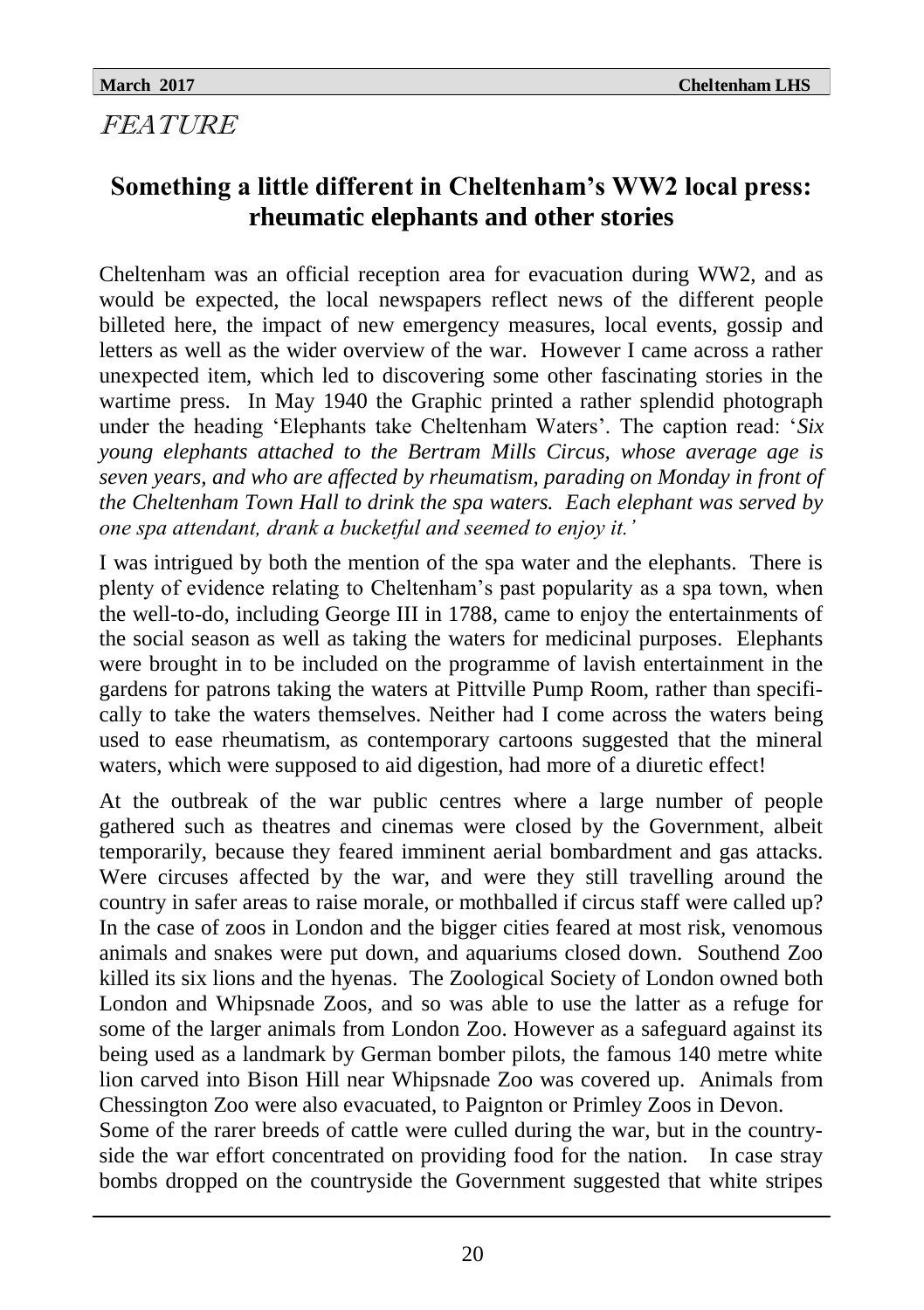should be painted on the backs of cattle so they could be seen if they escaped and caused further damage. Women were conscripted into the Land Army to raise production and replace the men away fighting. The local papers recorded milking competitions with photos of the land girls working in the rural areas around Cheltenham. The mother of Cheltenham resident Gillian Morss chose to move to become a land girl in Fairford, in preference to remaining in Nottingham to work in the munitions factories, although she had no previous experience of rural life let alone milking a herd of cows. In the countryside rations could be boosted with rabbits, and she sent one back by rail to her family with a label tied round its neck. It arrived the same day, and although the extra meat was appreciated, it was the first time the townie relatives had prepared a rabbit complete with fur!

Thousands of domestic pets were put down in the first days of the war in London, as owners were worried about the safety of their cats and dogs in air raids and gas attacks. On 7th September 1939 the Times national newspaper printed a report denying that the Government encouraged this, and urging pet owners not to have their animals put down unless they were going away. If there was large scale aerial bombardment good ratting cats would be needed especially, to keep down numbers of rats and mice on the bomb sites. Domestic animals were not allowed in public shelters, although owners were advised to take them with them into their

own refuge room at home, '*otherwise they may come into contact with the gas, or get splashed by it, and contaminate you,'* with the reminder that '*animals will help to use up the air supply in the room. To be on the safe side, count two dogs or cats as one person in choosing the size of your refuge room.'* Owners could not be given a baby gas mask for their pets, although there were some designs to be had privately. (There is a cat's gas mask in Bristol City Museum & Art Gallery collections.) It was difficult to feed pets, as there were no special rations of pet food. Although domestic animals were not regarded as a war priority the Government set up a National Air Raid Precautions Animal Committee, which included the



A duckling was found alive in Brunswick Street after an air raid in 1942. *Photo courtesy of The Wilson*

RSPCA and the PDSA. Voluntary street animal guards kept registers of all the pets in their area, issuing each a numbered disc so that the owners of lost or injured pets could be traced.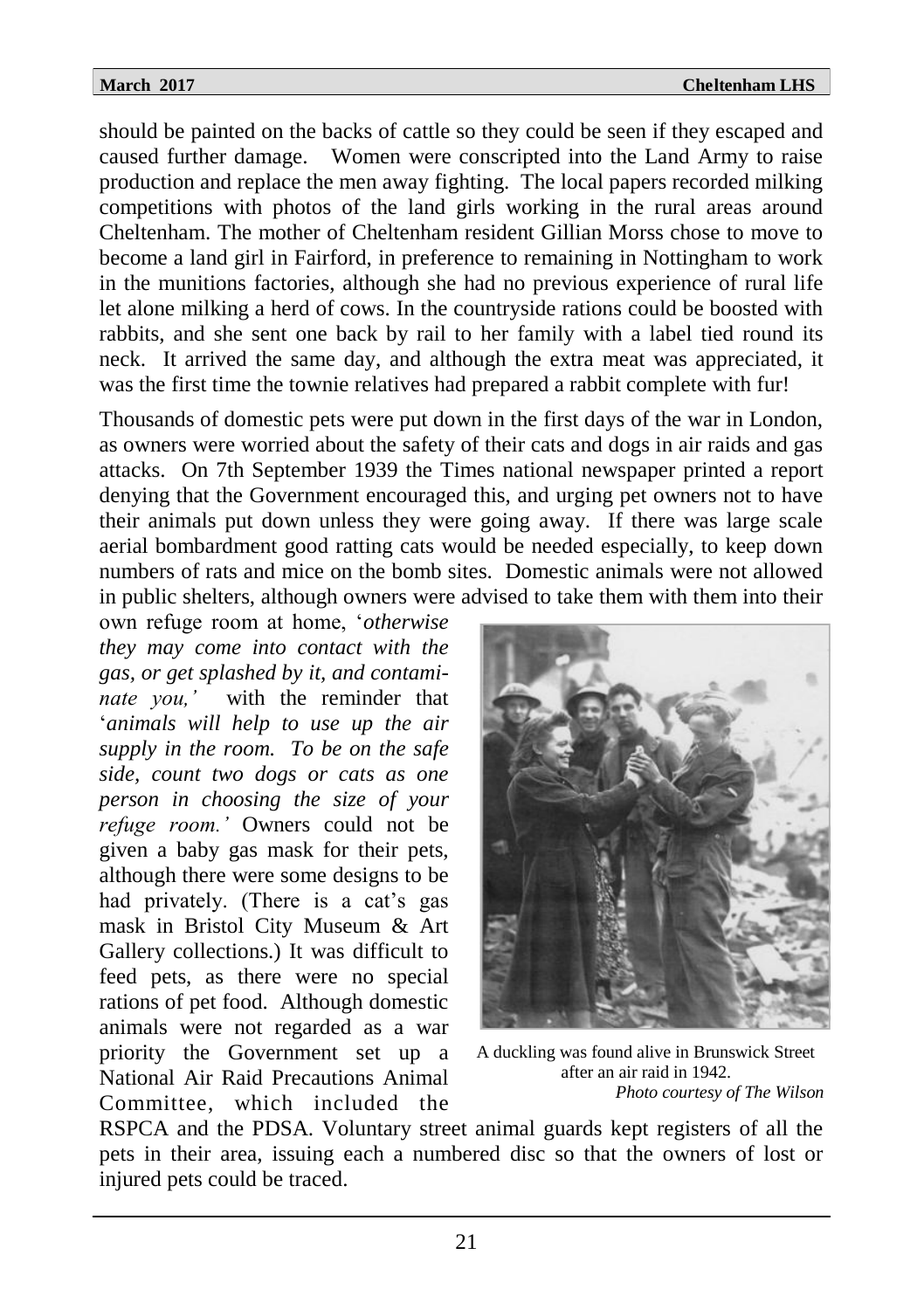Owners were advised that *'pets should, if possible, have been sent away to the countryside at the first sign of danger'.* Similar advice urged owners that '*if they cannot be sent to friends or relatives, they may be sent to special homes provided by animal care organisations',* but as this would be a private arrangement not everyone could afford that option. Interestingly this did happen in Cheltenham, and there was a request printed in the local press for billets for evacuated animals that had been rescued from bombed homes and sent to Cheltenham. There were many requests for billets for people but this is the only one I have seen specifically for animals. Since the beginning of the war the Animal Shelter in Swindon Lane provided a temporary home for 221 dogs and 128 cats of which 20 dogs and 18 cats had been evacuated from bombed areas. One local cat that was chosen for a special role in the war belonged to Mrs Quigley of Knapp Road, Cheltenham, who gave one of her Siamese cats to an RAF squadron who were looking for one as their mascot.

The final item is the photograph of Mrs. Peg Farnier of Brunswick Street with a baby duckling amazingly found alive after the air raid in July 1942. Among the photographs showing the destruction and devastation, the duckling brings a tiny glimmer of hope. Like the previous items in this article it draws attention away from the grimness of the war, even if for a moment, and provides something a little lighter to think about.

# *Virginia Adsett*

# NEW PUBLICATION

## **GLOUCESTER IN 50 BUILDINGS**

by Christine Jordan

From Roman origins to Victorian grandeur, Gloucester has a proud and distinctive architectural identity. This extraordinary history is embodied in the buildings that have shaped the city. *Gloucester in 50 Buildings* explores the history of this rich and vibrant community through a selection of its greatest treasures. From its imposing cathedral to the striking Docklands development, this unique study celebrates



the city's heritage in a new and accessible way. Well-known local author Christine Jordan guides the reader on a tour of the city's historic buildings and its more modern architectural delights.

Published in paperback in August 2016 by Amberley Publishing, price £14.99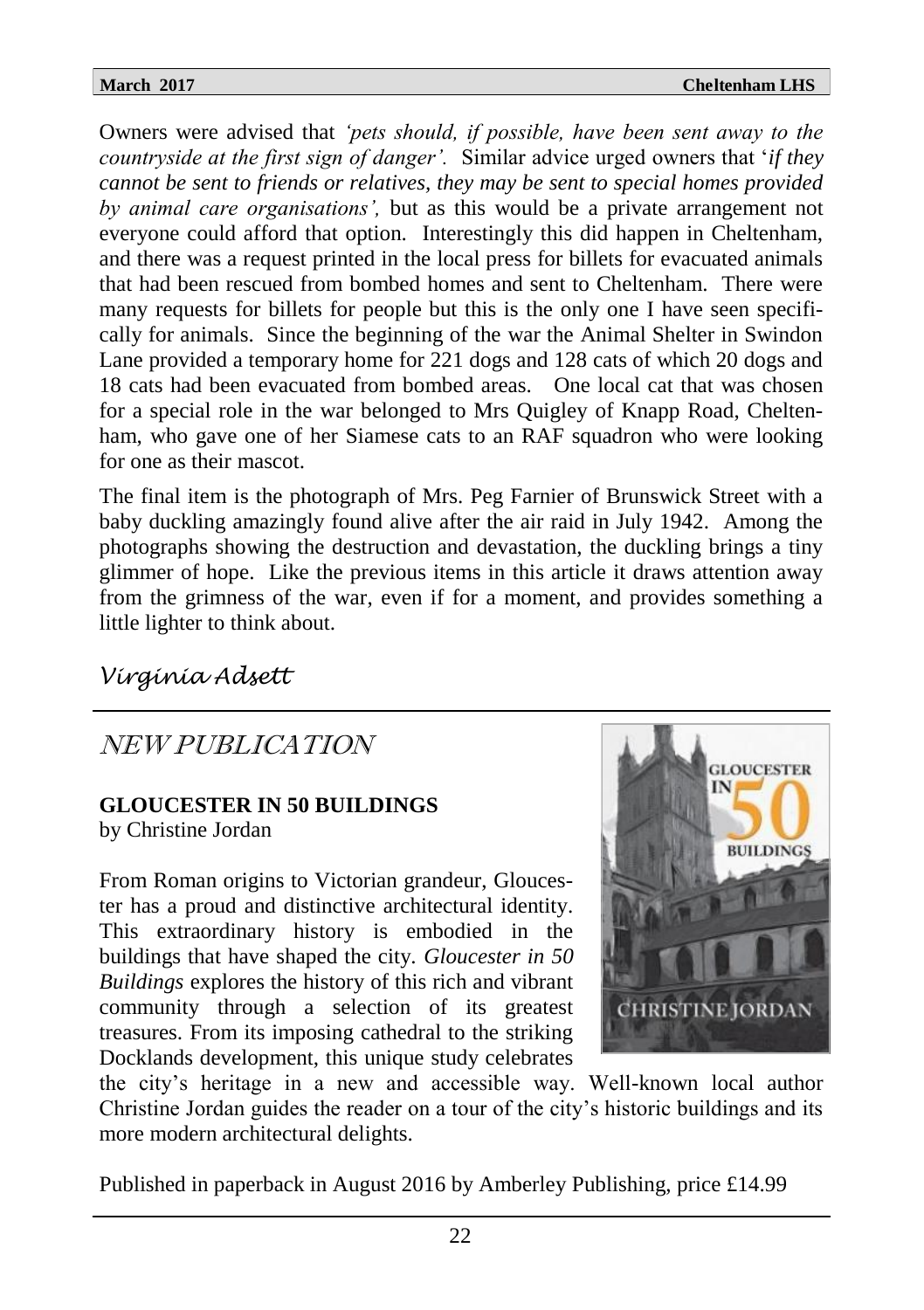

**BOOKS FOR SALE**



## **News from the CLHS 'donated books' stall**

We raised £56 from sales in November, including a few pounds from September (no book stall was held in October). December sales raised £69. The bookstall should be running again from March onwards, so look out for the table in the Council Chamber. As well as the usual selection, I'm hoping to highlight books I don't usually bring, such as some very old volumes, which are very interesting and a joy to handle. Another time I'll bring books on general subjects, mainly paperbacks, and some in 'as new' condition, which would make a good holiday read or gift. On my office shelves at home I have an almost complete set of the BGAS Gloucestershire Record Series, offered at various prices from £5 upwards, also 3 copies of the Archives & Local History in Bristol and Gloucestershire - Essays in Honour of David Smith (2007) at £5. I still have a number of guide books - Arthur Mee 'King's England' series for Worcestershire £4, Warwickshire £4, Somerset £4, and Monmouthshire (first edition 1951) at £15. In the Pevsner series are North Somerset and Bristol; North-East Norfolk and Norwich; North-West and South Norfolk: Suffolk, all at £10, South and West Somerset £7.50, and Cumberland and Westmorland at £5, which has some loose pages. If you are planning a holiday to any of these counties this year, one of these could be useful.

## **Here are some of the other books currently for sale:**

A History of England (1962) GM Trevelyan, hardback, £2.50

Age of Extremes, 1914-1991 (1995) E Hobsbawm, paperback, good condition, £3 Frampton on Severn, portrait of a Victorian Village (2000) R Spence, hardback, signed copy, good condition, £6.50

A History of Tetbury (1978) E Hodgson, hardback, good condition, £10

A History of Cirencester (1978) K J Beecham, hardback, excellent condition, £15 Winchcombe, a history of the Cotswold Borough, 1st ed. (2001) D N Donaldson, excellent condition, £10

The English Spa, 1560-1815 (1990) P Hembry, hardback, good condition, £10 (including references to Cheltenham spas)

Kelly's directory (1978) Paperback, well-used copy, no map, (but difficult to find these days), £15

Thank you so much for bringing me your unwanted books, particularly the local history ones which sell very well at reasonable prices. As many are no longer available to buy new, it helps our newer members to build up their own collection as well as raising funds for the Society. If you are interested in any of the above books, or wish to donate books to CLHS, please contact me either at [heather](mailto:heatherbell71@hotmail.com)[bell71@hotmail.com](mailto:heatherbell71@hotmail.com) or on 01242 232740 (ex-directory). Many thanks.

*Heather Atkinson*